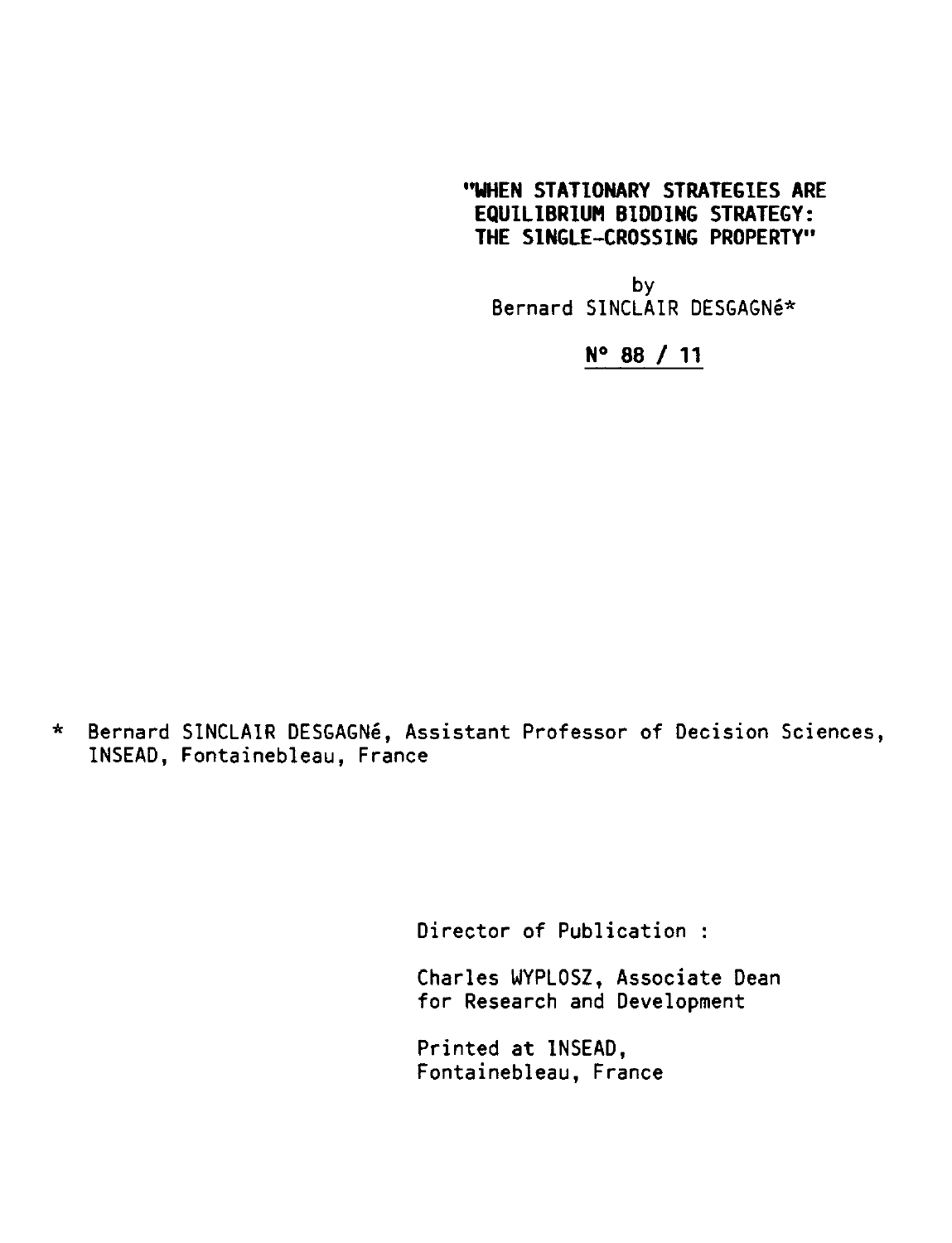#### **WHEN STATIONARY STRATEGIES ARE**

## **EQUILIBRIUM BIDDING STRATEGY:**

**a**

## **THE SINGLE-CROSSING PROPERTY**

b Bernard Sinclair-Desgagne

Assistant Professor, INSEAD, Fontainebleau

Abstract: We present a condition that, when verified, is sufficient to ensure that stationary strategies *of an* auction game are equilibrium bidding strategies. Intuitively, this condition requires the indifference curves of a higher-type bidder to cross the indifference curves of a lower-type one only once and from above. Because of this geometrical feature, this condition is called the "single-crossing property" (SCP). We show that SCP is frequently assumed, although implicitly, throughout the theoretical and empirical literature on auctions.

a. This paper is derived from Chapter 3 of my Ph.D. dissertation. I must thank my advisor, Professor Paul R. Milgrom, for his great intellectual support while I was writing this essay. (Any possible shortcoming is mine, of course.) I am also grateful to the Graduate School and the Department of Operations Research/Management Science of Yale University for their professional and financial aid.

b. Present address: INSEAD, Boulevard de Constance, 77305 Fontainebleau Cedex, FRANCE.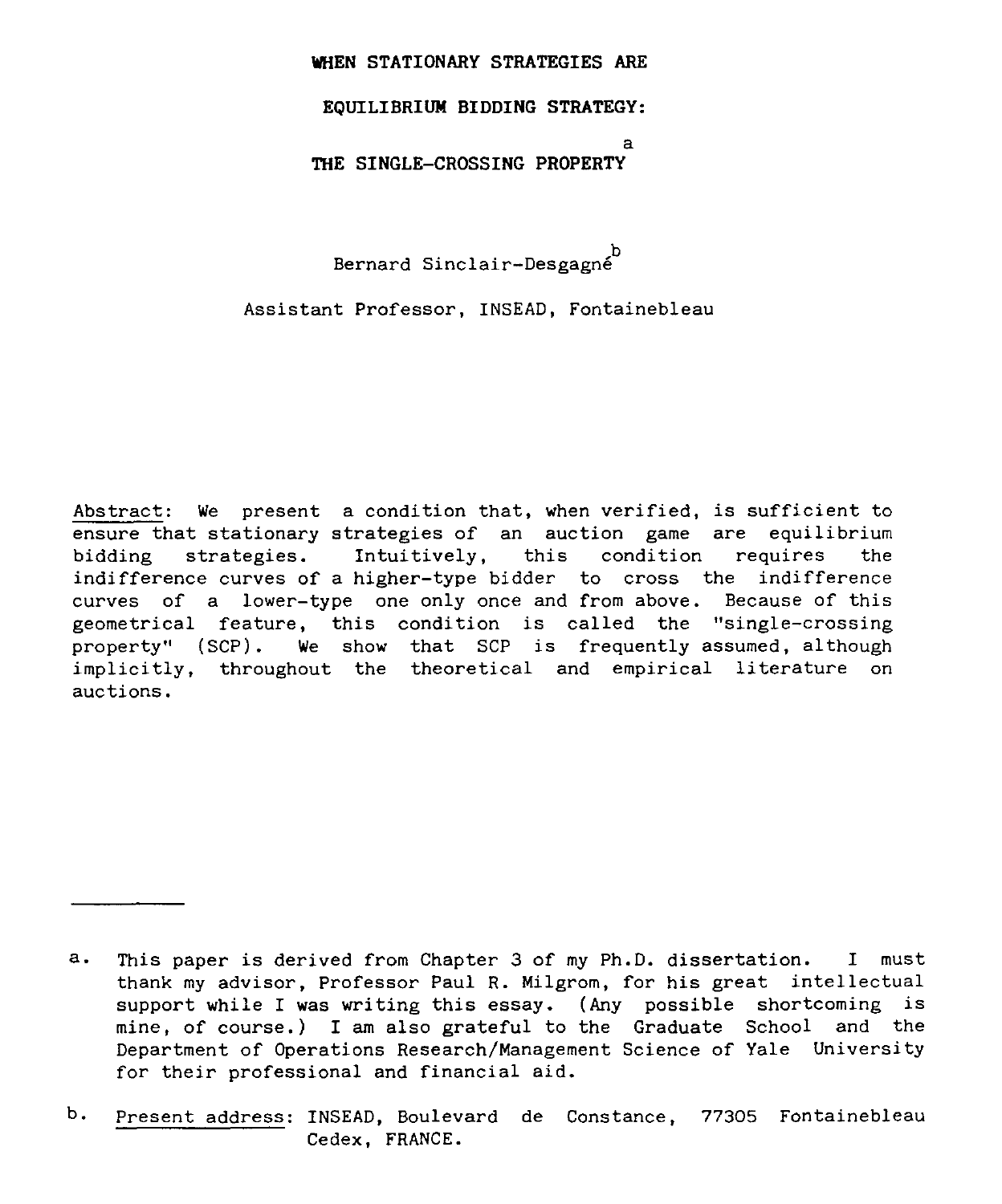#### 1. Introduction

*The sound procedure is to obtain first utmost precision and mastery in a limited field, and then to proceed to another, somewhat wider one, and so on ... There is no reason to assume the existence of shortcuts.*

(John Von Neumann and Oskar Morgenstern)

... *nevertheless it can happen* that a *certain fictive hypothesis may suffice for explaining many phenomena.*

(Leonhard Euler)

The mathematical analysis of natural and social phenomena requires a sometimes harsh trade-off between tractability and accuracy. Operations research and economics are no exceptions to this dilemma: most models take the form of optimization problems that cannot be solved, given the current state of the art, unless some constraints are relaxed; but doing so often entails a serious loss of predictive power.

Many models, however, happen to verify certain conditions that safeguard a tractable relaxation. In agency theory, the task of bringing up such conditions was carried out by Rogerson (1985) $^\mathsf{L}$ .In a

<sup>1</sup> "The first-order approach to principal-agent problems involves relaxing the constraint that the agent choose an action which is utility maximizing to require instead that the agent choose an action at which his utility is at a stationary point. Although more mathematically tractable,this approach is generally invalid. This paper identifies sufficient conditions - the monotone likelihood condition and the convexity of the distribution function condition - for the first-order approach to be valid." (p. 1357)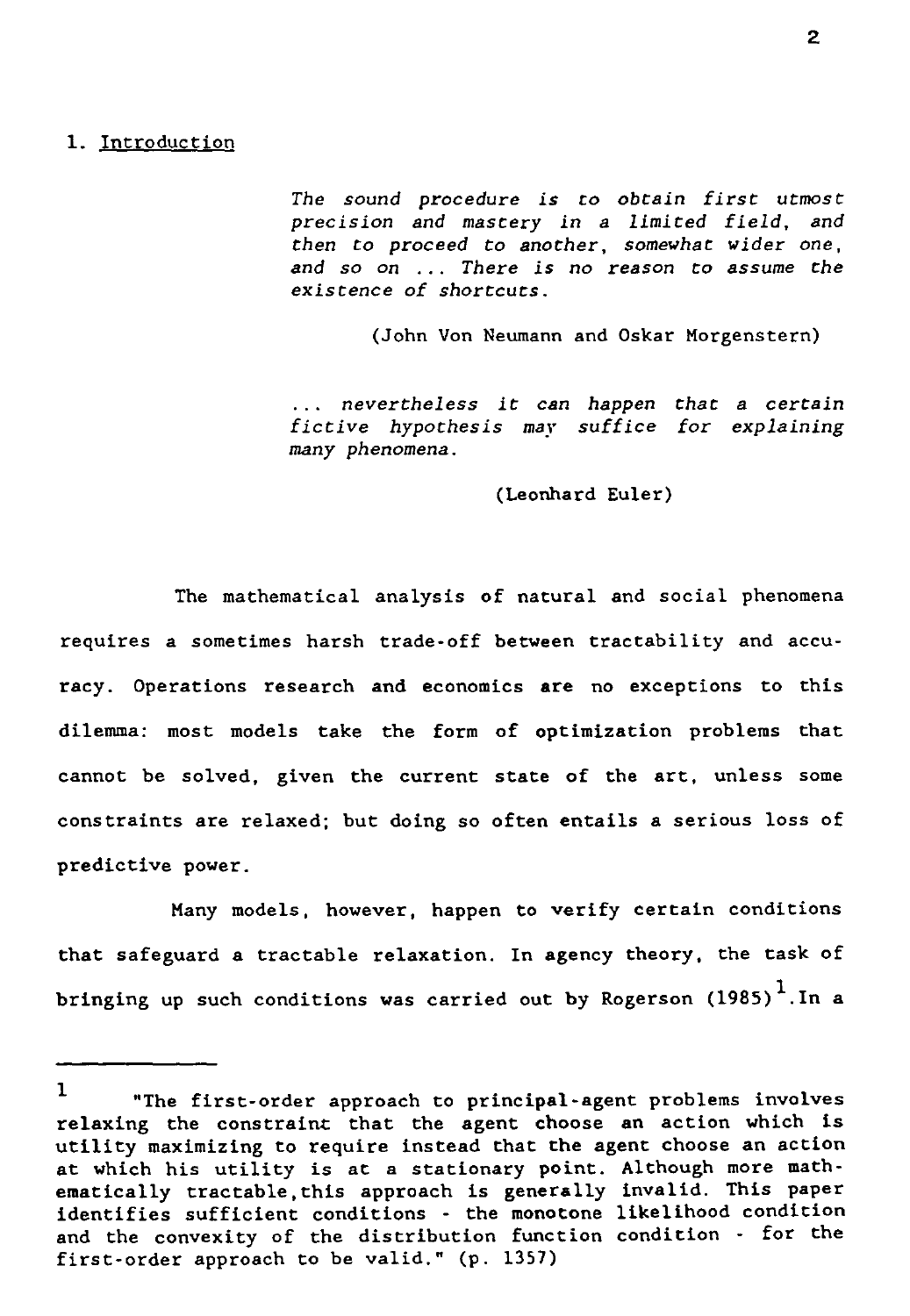similar spirit here, we propose a simple hypothesis - roughly, any two bidders with different information parameters have indifference curves that cross only once and from above - which is sufficient for a stationary point of a bidder's objective function to correspond to an equilibrium bidding strategy. We call this property the singlecrossing property.

The single-crossing property and its consequences are stated in full generality in the next section. The relevance of the single-crossing property for auction theory *is* argued mostly in section 3, 4 and 5, where its links with, respectively, the design of optimal auctions, the now familiar properties of affiliation and risk aversion, and laboratory experiments are outlined.

# 2. The single-crossing property

Consider the case of *a* buyer (e.g. the government) to whom only one seller can propose a multi-dimensional bid  $(p,q) \in R^2$  (e.g. price-quality). If the buyer accepts the bid (p,q), she gets a satisfaction level V(p,q); accepting nothing gives her a satisfaction of zero. On the other hand, the seller has a privately known type (e.g. technology, accounting procedure, etc.)  $t \in (t_1, \ldots, t_n) \subset R$  that determines his final utility U(p,q;t) for a sold package (p,q); a rejected proposal brings a utility U(0,0;t). To the buyer, the price-quality). If the buyer accepts the bid (p,q), she gets a satis-<br>faction level  $V(p,q)$ ; accepting nothing gives her a satisfaction of<br>zero. On the other hand, the seller has a privately known type (e.g.<br>technology, ac

3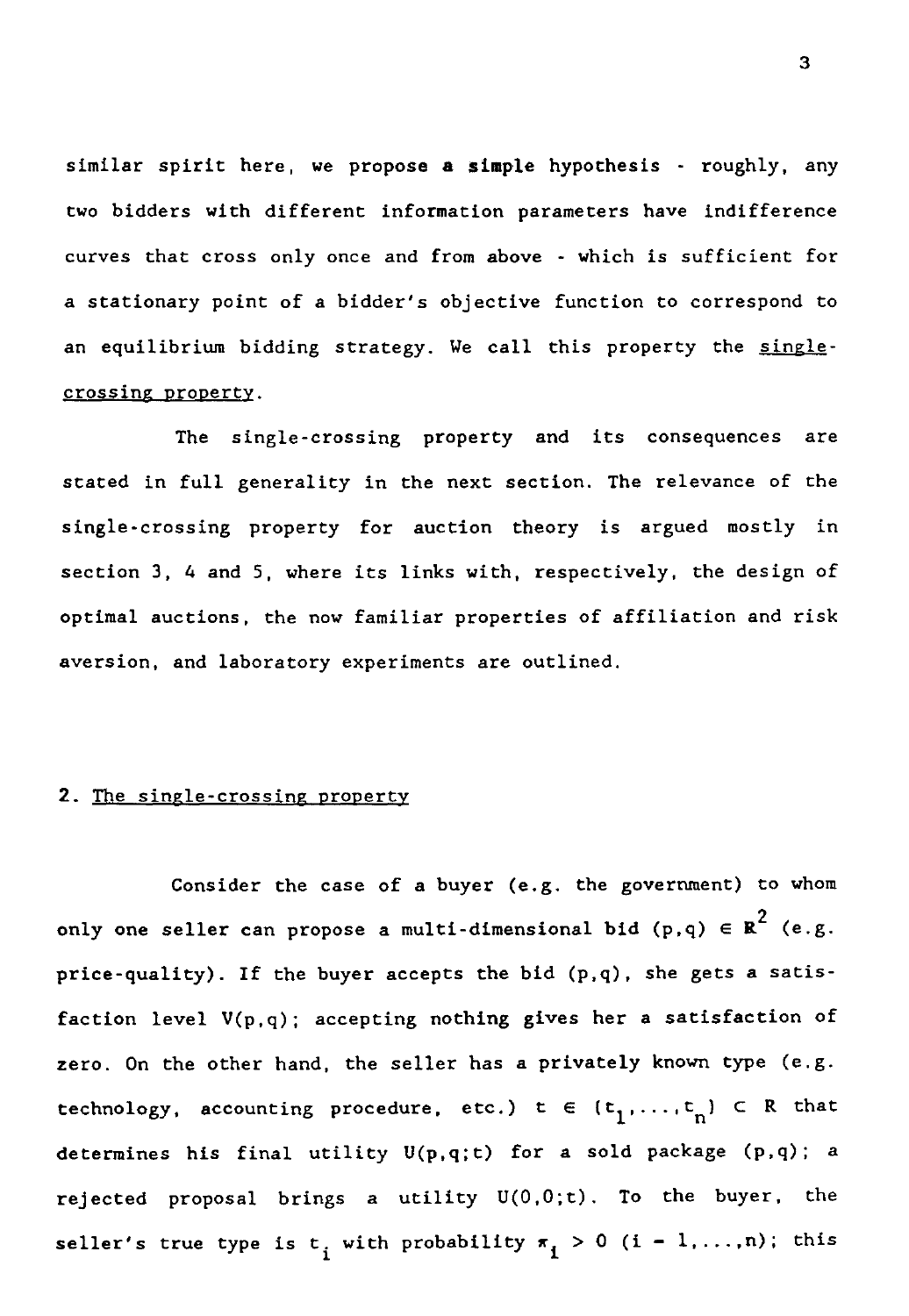probability is common knowledge between the buyer and the seller.

Now assume that the buyer can commit to accepting an offer (p,q) if and only if it belongs to a chosen finite subset  $\Omega$  of  $R^2$ (e.g. there are mandatory price-quality requirements). Let  $V_1$  and  $V_2$ , the partial derivatives of V, be negative and positive respectively; and let  $\mathbb{U}^-_1>0$  ,  $\mathbb{U}^-_2< 0.$  A rational buyer would then pick a set % is commo<br>
Now assume<br>
nd only i<br>
e are mand<br>
l derivati<br>  $> 0$  , U<br>
l,....(p<sup>r</sup><br>
ller of an  $\Omega - \left( (p^1, q^1) \right)$ ),..., $(p^n, q^n)$ } so that her expected utility be maximized while *a* seller of any type makes an offer and a seller with type  $t_i$ proposes the pair  $(\vec{p}^1,\vec{q}^1)$ perongs to a <u>chosen</u> rinite subset *u* of *K*<br>
y price-quality requirements). Let  $V_1$  and  $V_2$ ,<br>
of *V*, be negative and positive respectively;<br>
0. A rational buyer would then pick a set<br>
} so that her expected utilit would compute the vector  $({\sf p}^1,{\sf q}^1;\ldots;{\sf p}^{\sf n},{\sf q}^{\sf n})$  that solves the following e nega<br>ationa<br>at he:<br>s an c<br>r thar<br> $\cdots$ ;<br> $\frac{n}{1-n}$ ,<br> $\frac{n}{1-n}$ , optimization problem: ..(p<sup>n</sup>,q<sup>n</sup>)} so that her expected utility be maximized<br>of any type makes an offer and a seller with type t<sub>i</sub><br>ir (p<sup>i</sup>,q<sup>i</sup>) rather than (p<sup>j</sup>,q<sup>j</sup>), i  $\neq j$ . Formally, she<br>ne vector (p<sup>1</sup>,q<sup>1</sup>;...;p<sup>n</sup>,q<sup>n</sup>) that solv

$$
\text{maximize } \Sigma_{i-1}^n \pi_i V(p^i, q^i) \tag{H}
$$

subject to:

$$
\begin{aligned} \text{for all } i: \ U(0,0;t_i) &\leq U(p^i, q^i; t_i) \\ \text{for all } i, j: \ U(p^j, q^j; t_i) &\leq U(p^i, q^i; t_i). \end{aligned}
$$

Problem (H) has two *sets* of constraints usually called "individual rationality" and "incentive compatibility" respectively. These constraints totalize  $[n+n(n-1)] - n^2$ , and their number can be quite bothersome in concrete situations. But if the sellers' indifference curves were like the ones illustrated in figure 1, we claim that solving the following relaxation of (H) would also provide a solution to the buyer's problem:

$$
\text{maximize } \Sigma_{i=1}^n \pi_i V(p^i, q^i) \tag{R}
$$

subject to:

$$
\text{for all } i: \ \mathbb{U}(p^{i+1},q^{i+1};t_i) \leq \mathbb{U}(p^i,q^i;t_i)
$$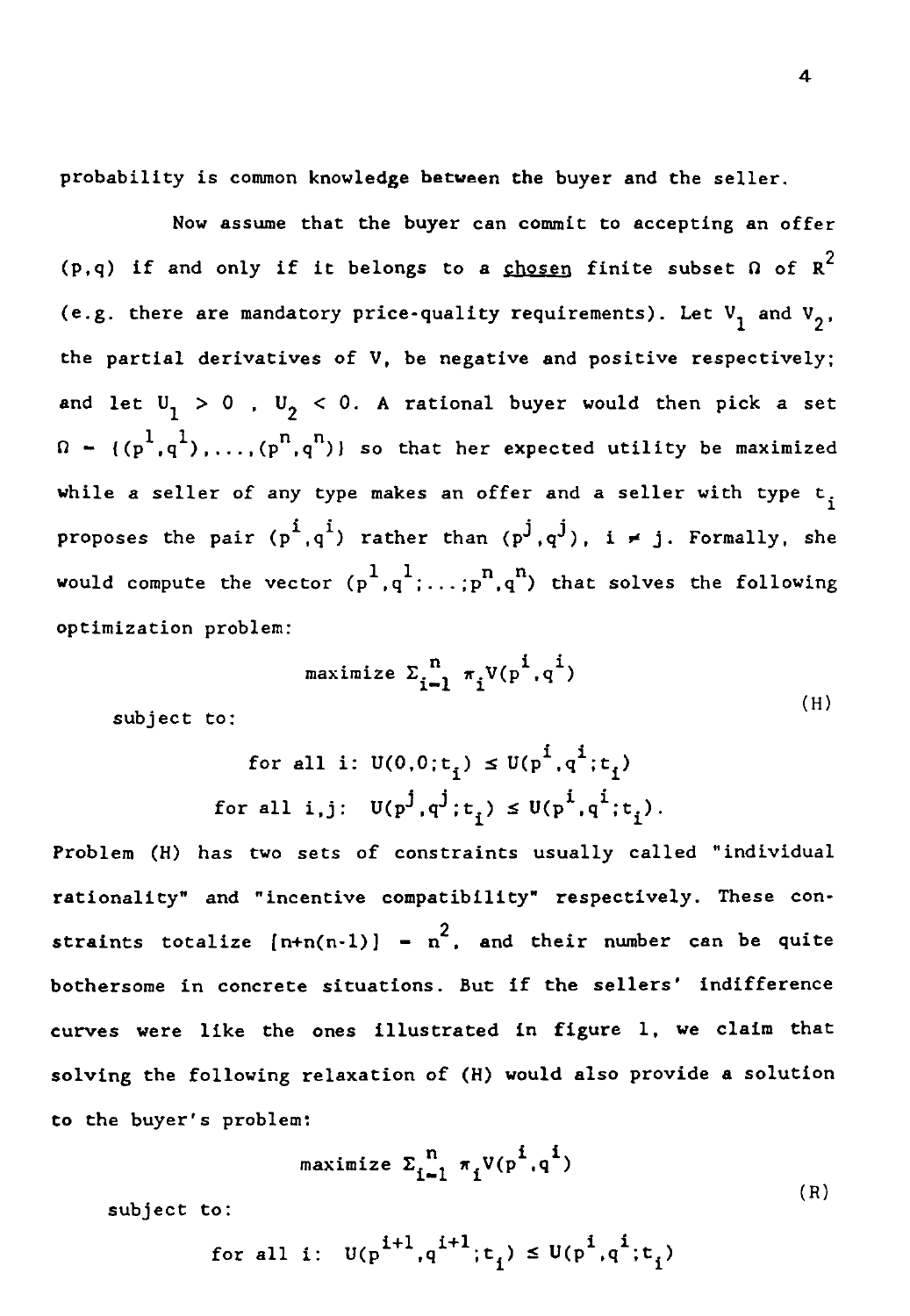for all i: 
$$
U(p^{i-1}, q^{i-1}; t_i) \le U(p^i, q^i; t_i)
$$
  
 $U(0, 0; t_1) \le U(p^1, q^1; t_1)$ .



Fig. 1: A useful property of indifference curves: single-crossing

Relaxation (R) has only  $[2n-2+1] = 2n-1$  constraints. It is therefore much less cumbersome to solve than the unrelaxed problem (H) when n is large.

The validity of (R) will now be demonstrated. We shall refer to the crucial geometrical feature figure 1 depicts *as* the "single-crossing property".

much less cumbersome to solve than the unrelaxed problem (n) when it<br>is large.<br>The validity of (R) will now be demonstrated. We shall<br>refer to the crucial geometrical feature figure 1 depicts as the<br>"single-crossing proper crossing property to be adequately stated and for some interesting theorems to be deduced from it. As we shall see, it is enough to work with order relations.

A <u>weak orderin</u>g on a nonvoid set **A** is a binary relation  $\leq$   $_{\mathbf{A}}$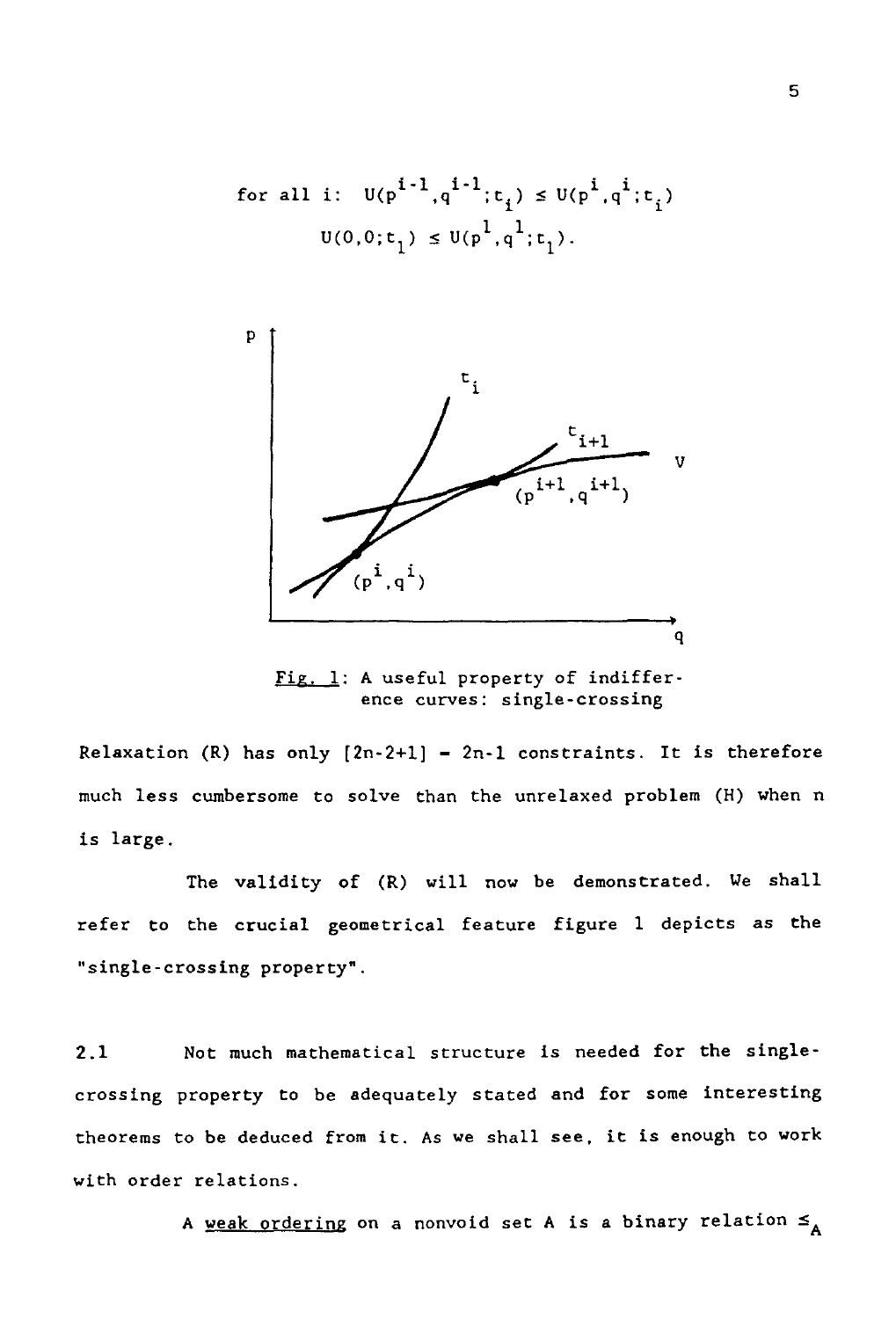that is

i) <u>reflexive</u>: for all  $a \in A$ ,  $a \leq_A a$ ; and ii)  $transitive$ : for all a, b,  $c \in A$ ,

 $a \leq_A b$  and  $b \leq_A c$  implies  $a \leq_A c$ . The set A with  $\leq_{\mathbf{A}}$  is then a <u>weakly-ordered</u> set.

When  $a \leq_A b$  and  $b \leq_A a$ , it is convenient to write  $a \sim_A a$ : for all  $a \in A$ ,  $a \leq_A a$ ;<br>
<u>ve</u>: for all  $a$ ,  $b$ ,  $c \in A$ ,<br>  $\leq_A b$  and  $b \leq_A c$  implies  $a \leq_A c$ .<br>
is then a <u>weakly-ordered</u> set.<br>  $\leq_A b$  and  $b \leq_A a$ , it is convenient to write  $a \sim_A b$ .<br>  $a \leq_A b$  instead of " $a \leq_A b$  $\in$  A,<br>a, b,<br> $\leq_A$  c<br>eakly:<br> $\leq_A$  a,<br>ead of Let us also write  $a <sub>A</sub> b$  instead of " $a \leq_A b$  and not( $b \leq_A a$ )".

A weak ordering that is also

iii)  $antisymmetric: for all  $a, b \in A$ ,$ 

 $a \leq_A b$  and  $b \leq_A a$  implies  $a - b$  (a is identical to b), is an ordering. The set A is then called an ordered set.

Finally, a weak ordering  $\leq_{A}$  which is iv) complete: for all  $a, b \in A$ ,

 $a \leq_A b$  or  $b \leq_A a$ ,

is a total weak ordering. A is then a totally weakly-ordered set.

If there is a binary relation  $\leq_{A}$  on A that satisfies properties i)-iv), it is called a <u>total ordering</u> and the set A with  $\leq_{A}$  is called a chain.

Let us now consider a family  $\Gamma$  -  $\left\{\leq \atop t \right\}$   $t \in T$  of total weak orderings on the product  $\texttt{A_1}\texttt{xA_2}$ , where  $\texttt{A_1}$  and  $\texttt{A_2}$  are chains $^2$ . Let

 $^{\mathrm{Z}}$ The reader will later notice that it is not necessary at all to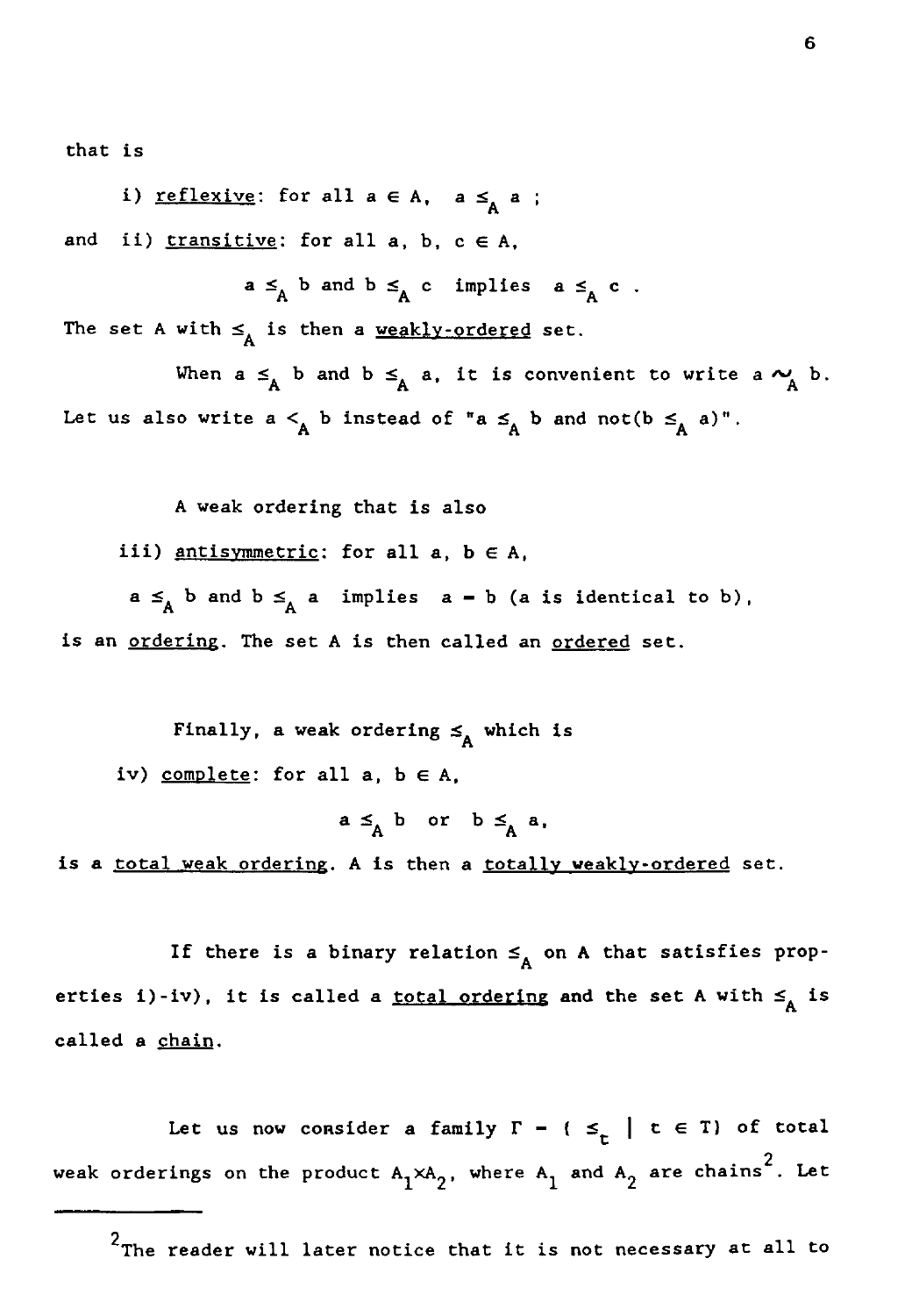the index set T be *also a chain. We* shall assume from now on that, for  $\leq_t$  in  $\Gamma$ ,

set T be also a chain. We shall assume from now on that<br>
.<br>
a,b  $\in A_1 \times A_2$ , a  $\sim_t$  b and a  $\neq$  b imply  $a_1 \neq b_1$ . (I)<br>
is a subset of  $R^2$  that contains the feasible vectors of two divisible goods, and the members When  $A_1^{} \times A_2^{}$  is a subset of  $R^2$  that contains the feasible vectors of quantities of two divisible goods, and the members of  $\Gamma$  are a consumer's possible preference relations, the last assumption just means that the indifference curves of a consumer with type t are onedimensional with finite slope. 's possible preference relations, the last assump<br>the indifference curves of a consumer with t<br>sional with finite slope.<br>Now, the family  $\Gamma$  is said to have the<br>rty (SCP) if the following assertion is true:<br>Take a,  $b \in A$ the indifferer<br>sional with fin<br>Now, the<br>rty (SCP) if th<br>Take a, b  $\in$  A<sub>1</sub><br>for all t  $\leq_T$  t.<br>In R<sup>2</sup>, an

Now, the family  $\Gamma$  is said to have the single-crossing property (SCP) if the following assertion is true:

 $1 \leq A_1 b_1$ . If  $a \leq t$  b, then  $a \leq t$  b

Now,<br>
property (SCP)<br>
Take a, b<br>
for all t<br>
2.1 In R<br>
that two indif<br>
once. The next <sup>2</sup>, an immediate geometrical interpretation of SCP is that two indifference curves of types t and  $\underline{t}$ ,  $t \neq \underline{t}$ , cross at most once. The next proposition generalizes this statement.

Proposition: If  $\Gamma$  satisfies SCP, the sets (equivalence classes)  $\mathbf{w}_t^a$  -  $\mathbf{b} \in \mathbf{A}_1 \times \mathbf{A}_2$  |  $\mathbf{b} \sim_t$  a) and  $\mathbf{w}_t^a$  -  $\mathbf{c} \in \mathbf{A}_1 \times \mathbf{A}_2$  |  $\mathbf{c} \sim_t$  a),  $t \neq t$ , have only one point in common, namely a.

PROOF:

Suppose that  $\omega_{t}^{a} \cap \omega_{t}^{a}$   $\supset$  (a,b), where a  $\neq$  b. We can assume, without loosing generality, that  $t   
 T \leq \text{and}$ 

assume any weak ordering on A<sub>2</sub>. However, taking A<sub>2</sub> as a chain should not be too stringent for someone who accepts the Axiom of Choice.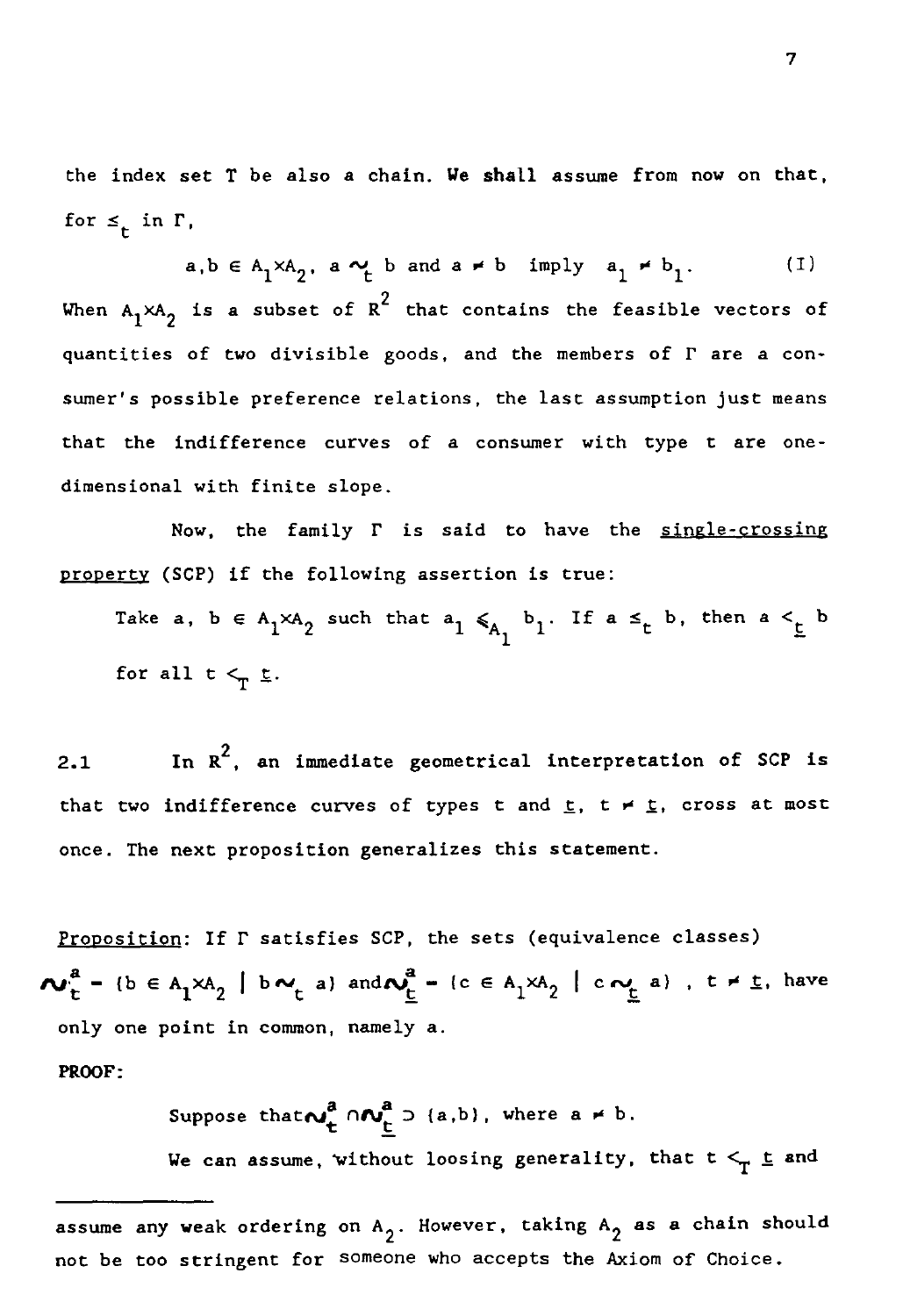$\mathsf{a}_1 < \mathsf{a}_1$  b<sub>1</sub>, the last strict inequality being justified by postulate 1 (I) and the fact that  $\mathsf{A}_1$  is a chain. Then  $\mathsf{a} \leqslant_\mathsf{t} \mathsf{b}$  and SCP imply that  $a <_{t} b$ . This contradiction establishes the result.  $\begin{cases} 64 \text{ h}_1, & \text{the last strict inequality be} 1 \end{cases}$ <br>and the fact that  $\begin{cases} 4 \text{ h}_1 \text{ is a chain. Then a} \end{cases}$ <br>the metrodiction establishes the metrodiction establishes the metrodiction establishes the metrodicion interference of the metrodic metro  $\Box$ 

The above proposition justifies the name "single-crossing property". The assertion $\boldsymbol{\mathcal{N}}_{\text{+}}^{\text{a}}$   $\cap \boldsymbol{\mathcal{N}_{\text{+}}^{\text{a}}}$  = (a), however, is not by itself sufficient for the single-crossing property to hold because SCP carries a much richer geometrical structure into r.

Let  $A_1$  and  $A_2$  be equal to  $\{0,\infty\}$ . Let us suppose that the preference relations  $\leq_t$  in  $\Gamma$  can be <u>represented</u> by differentiable utility functions  $U(\cdot; t)$ :  $A_1 \times A_2 \rightarrow R$ , i.e.

 $(a_1, a_2) \leq_t (b_1, b_2)$  if and only if  $U(a_1, a_2; t) \leq U(b_1, b_2; t)$ . Let  $\mathbb{U}_1$  ( $\mathbb{U}_2$ ) denote the first-order partial derivative of  $\mathbb U$  with respect to its first (second) component. Provided SCP holds,

i) the slope -  $U_1(\cdot;t)/U_2(\cdot;t)$  of the indifference curves is <u>de</u>creasing in t, when  $U_1$  and  $U_2$  are positive for all t; (Figure 2a)

ii) -  $U_1(\cdot;t)/U_2(\cdot;t)$  increases with t, if  $U_1$  is positive and  $U_2$ is negative for all t; (Figure 2b)

iii) - U<sub>1</sub>(.;t)/U<sub>2</sub>(.;t) decreases with t, if U<sub>1</sub> is negative and U 2 is positive for all t; (Figure 2c)

iv) -  $U_1(\cdot;t)/U_2(\cdot;t)$  is <u>increasin</u>g in t, when both  $U_1$  and  $U_2$ are negative. (Figure 2d)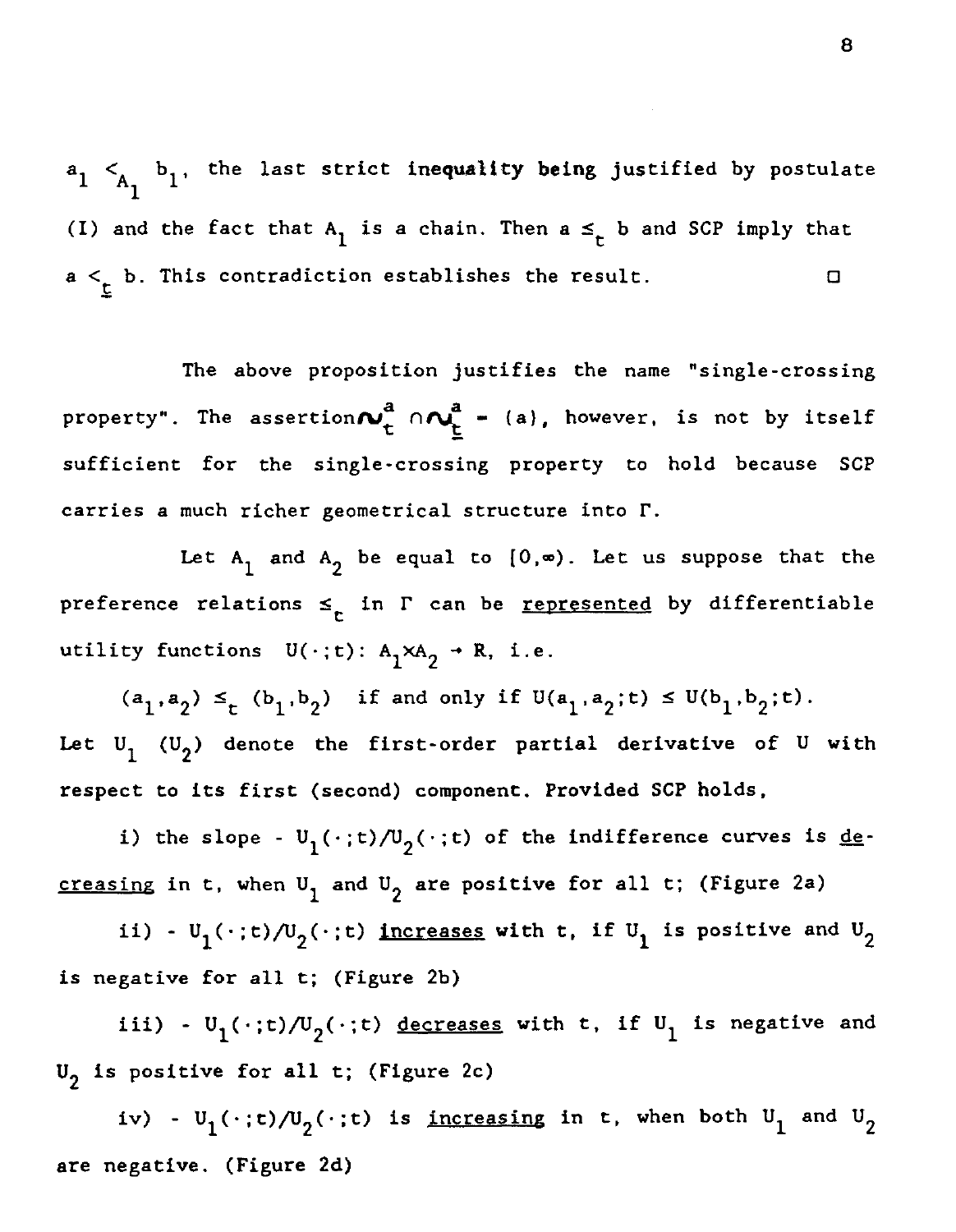

Briefly, in the basic framework of consumer theory, the single-crossing property implies that the indifference curves of a consumer with type  $t$  cross the indifference curves of one with type-t</u>  $( $\tau$  t) at most once and from above. Although this fact might seem$ innocuous, it has important consequences that we shall now *see.*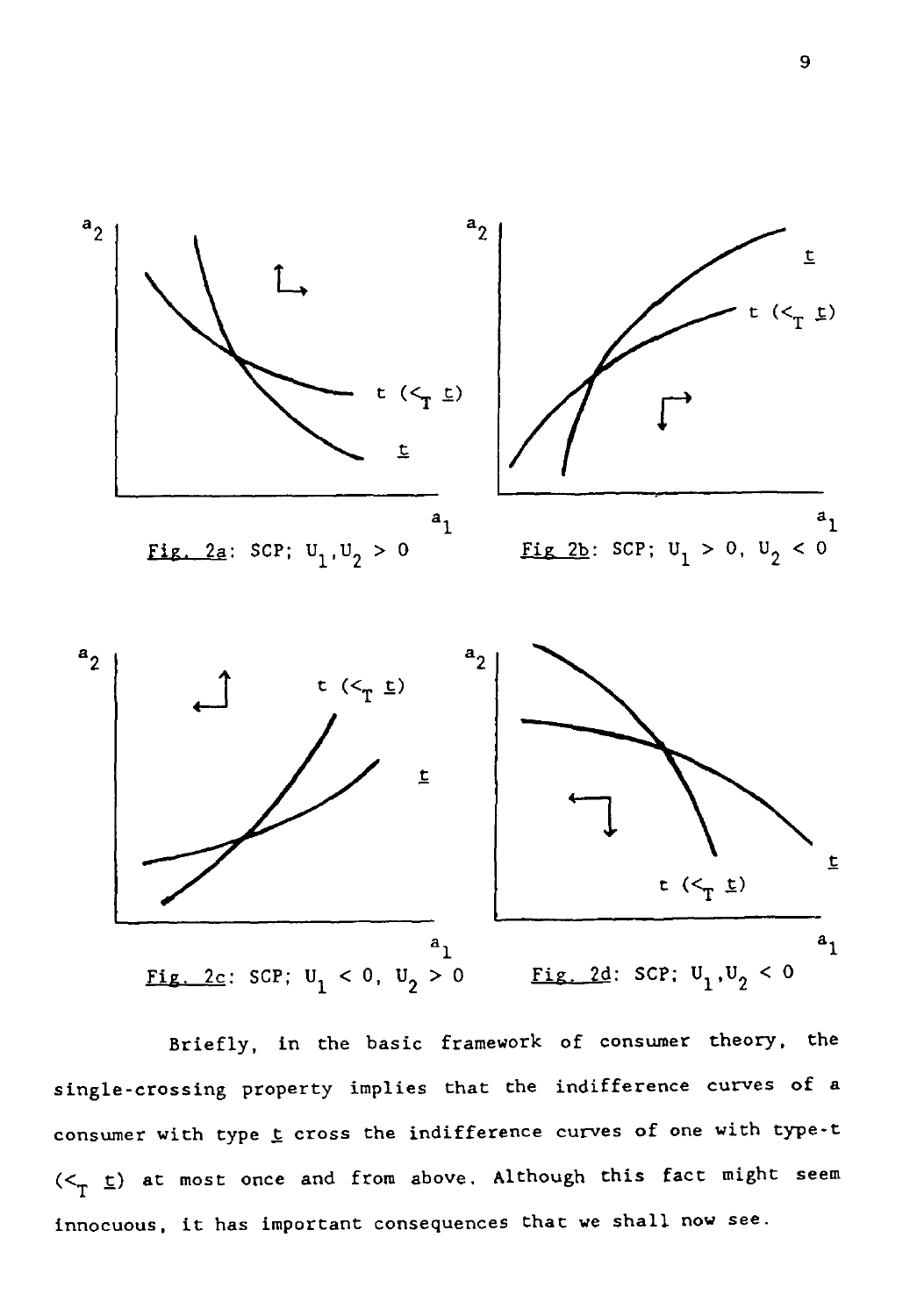10<br>2.2 We are interested in SCP for three main reasons: first,it<br>(1991)<br>Treatly reduces the task of verifying global optimality to one of<br>thecking local optimality; second, it holds quite frequently in ecogreatly reduces the task of verifying global optimality to one of checking local optimality; second, it holds quite frequently in economic models; and third, it is relatively easy to check. The illus-2.2 We are interested in SCP for three main reasons: first, it<br>greatly reduces the task of verifying global optimality to one of<br>checking local optimality; second, it holds quite frequently in eco-<br>nomic models; and third, clear. We shall come back to this point in the upcoming sections, where we will also emphasize the second reason. The first reason is a central claim we will now try to support by mathematical reasoning.

Let us suppose SCP holds in the previous general context, where  $A_1$ ,  $A_2$  and T are chains,

 $\Gamma$  -  $\in$   $\leq$   $\bigcup$  t  $\in$  T) is a family of total weak orderings.

Then, we can prove a general statement about the variation of the first component  $a_1$  of  $a \in A_1 \times A_2$  with respect to  $t \in T$ .

<u>Lemma</u>: (Monotonicity) Assume  $\Gamma$  satisfies SCP. Let a<sup>i</sup> be the  $\leq_{\texttt{t}}$  -most prefered element in the set  $\texttt{A}_1 \texttt{xA}_2$  ; out the variation<br>  $\begin{aligned} \n\text{Let } \mathbf{c} \in \mathbf{T}. \n\end{aligned}$ <br>  $\begin{aligned} \n\text{Let } \mathbf{c} \in \mathbf{c} \n\end{aligned}$ <br>  $\begin{aligned} \n\text{Let } \mathbf{c} \in \mathbf{c} \n\end{aligned}$ i  $t_1 \leq_T t_2 \leq_T \ldots \leq_T t_n$ . Then Experience of  $\epsilon$  and  $\epsilon$  and  $\epsilon$  and  $\epsilon$  and  $\epsilon$  and  $\epsilon$  and  $\epsilon$  and  $\epsilon$  and  $\epsilon$  and  $\epsilon$  and  $\epsilon$  and  $\epsilon$  and  $\epsilon$  and  $\epsilon$  and  $\epsilon$  and  $\epsilon$  and  $\epsilon$  and  $\epsilon$  and  $\epsilon$  and  $\epsilon$  and  $\epsilon$  and  $\epsilon$  and  $\epsilon$  and  $\leq_{\mathbf{A}}$  and  $a \in A_1 \times A_2$  with respect to<br>
Assume  $\Gamma$  satisfies SCP.<br>
ent in the set  $A_1 \times A_2$  ; i.<br>
Then<br>  $a_1^1 \leq a_1^2 \leq a_1^2 \cdots \leq a_1^2$ <br>
to show that  $a_1^i \leq a_1^{i+1}$ PROOF:  $\begin{array}{ccc} 1 & \times & \times \\ & \times & \end{array}$ 

 $\ldots \leq_{A_1} a_1^n$ .<br>  $\ldots \leq_{A_1} a_1^n$ .<br>  $a_1^i \leq_{A_1} a_1^{i+1}$  for each  $a_1^{i+1} \leq_{A_1} a_1^{i+1}$ . t<sub>1</sub> It suffices to show that  $a_1^i \leq_a a_1^{i+1}$  for each i.  $1 - A_1$ Suppose not. Then  $a^{i+1} \leqslant_{t_{i}} a^{i}$  and  $a^{i+1}_{1} <_{A_{1}} a^{i}_{1}$  implies that  $\mathrm{a}^{\mathrm{i}+1}<$   $\mathrm{a}^{\mathrm{i}}$  by SCP. This is a contradiction.  $\Box$ 1+1

The main result - that global optimality can be checked locally - is now at hand.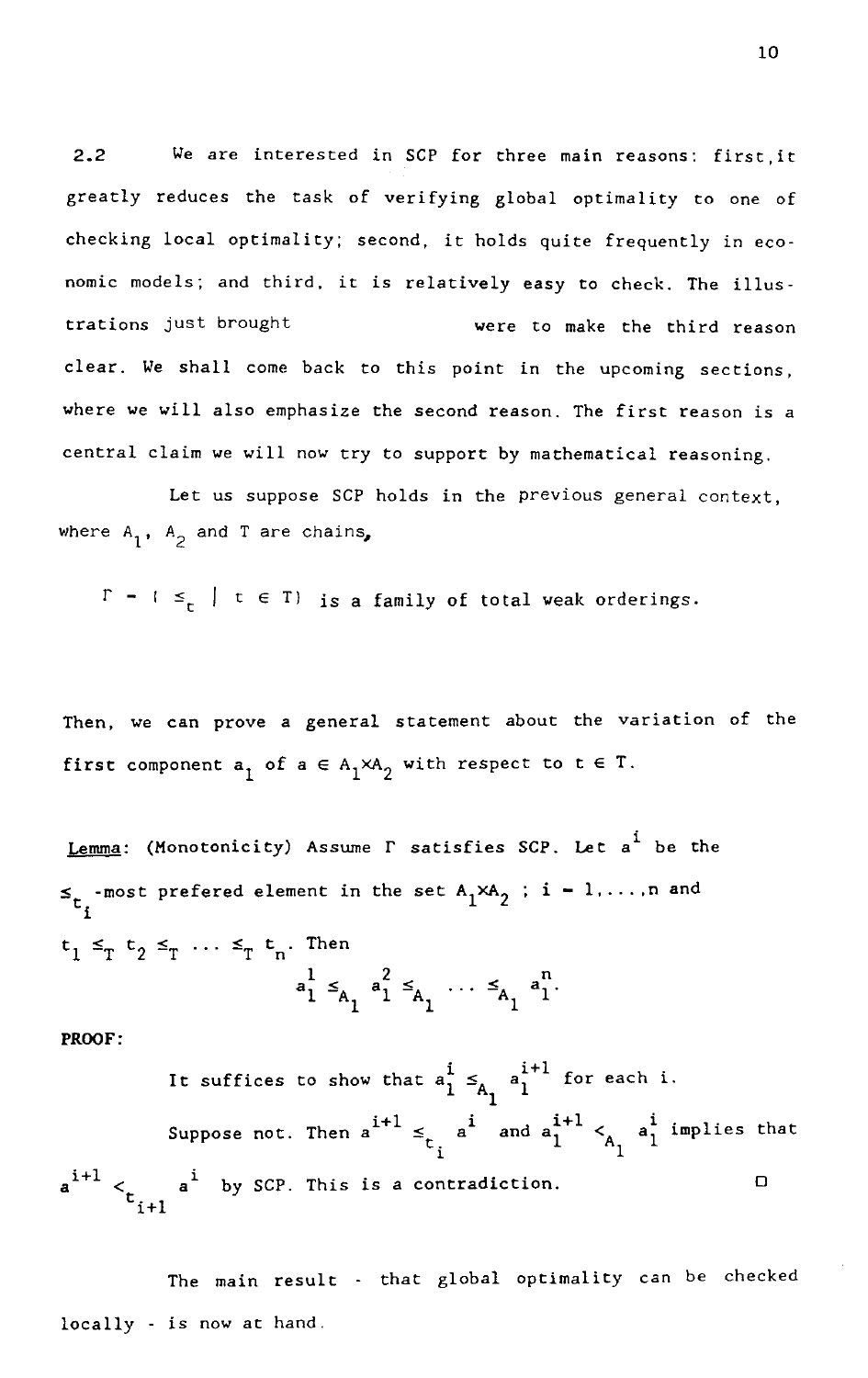Proposition: (Global optimality of local solutions)

Assume SCP holds in  $\Gamma$ . Take  $t_1 <sub>T</sub> ..., <sub>T</sub> t_n$  in T. Suppose solutions)<br>  $1 <sup>1</sup> <sup>T</sup>  $\cdots <sup>2</sup> <sup>T</sup>$   
\nwith that  
\n $-1, \ldots, n$ ,$ there are elements  $a^1$ , ...,  $a^n \in A_1 \times A_2$  such that a *1 o* mality of local solutions)<br> *a***i** for all i,j – 1,...,n<br>  $\epsilon_{t}$  a<sup>*i*</sup> for all i,j – 1,...,n<br>  $\epsilon_{t}$  a<sup>*i*</sup> for i – 1,...,n-1<br>  $\epsilon_{t}$  a<sup>i+1</sup> for i – 1  $\neq a_1^j$ a i+1 < a l for i – 1 n-1 , t.1 and  $a^1 < a$ t n r f a i = local solutions)<br>
Take  $t_1 <sub>T</sub> ... <sub>T</sub> t_n$ <br>  $1<sup>xA</sup>2$  such that<br>
11 i.j - 1,...,n,<br>
or i - 1,...,n-1,<br>
i<sup>+1</sup> for i - 1,...,n-1<br>
..,n, i  $\neq$  j. . 1+1 Then  $a^J < a^1$ elements  $a^1$ , ...,  $a^n \in A_1 \times A_2$  such the<br>  $a_1^i \neq a_1^j$  for all  $i,j = 1,...$ <br>  $a^{i+1}   
\n \infty a^i$  for  $i = 1,...$ ,<br>
and  $a^i   
\n \infty a^{i+1}$  for  $i = 1$ <br>  $t_i$   $a^i$  for all  $i,j = 1,...,n$ ,  $i \neq j$ .<br>  $t_i$   $t_i$  is the set lemma with 1 **PROOF:**  $\begin{aligned}\na_1^1 \neq a_1^j \quad \text{for all } i, j = 1, \ldots, n-1 \\
a_1^{i+1} < \frac{1}{t_i} \quad \text{for } i = 1, \ldots, n-1 \\
\text{and } a^i < \frac{1}{t_i+1} \quad \text{for } i = 1, \ldots, n\n\end{aligned}$ <br>  $\begin{aligned}\n\leq & \frac{1}{t_i} \quad \text{for all } i, j = 1, \ldots, n, \quad i \neq j.\n\end{aligned}$ <br>
Apply the last lemma with  $T = \{t_1$ and  $a^i <$ <br>  $t_i$ <br>
all i,j  $-t_i$ <br>
st lemma w:<br>
st lemma w:<br>  $\frac{2}{1}$ . Similar<br>  $\frac{k+1}{1} \leq A_1 \frac{k+1}{1}$ <br>
uctively t

 $1^{xA}2 = {a^1, a^2}$  to deduce that  $a_1^L \leq_{A_1} a_1^2$ . Similarly, it is easy to see that  $a_1^k \leq a_1^{k+1}$  for  $k = 2, \ldots, n-1$ .  $\mathbf{r}$ 

Assume inductively that for all i,j such that  $0 < |j-i| \le$ a i-1  $\mathsf{a}$ .  $\mathsf{a}$ k,  $a^j   
_t a^i$ . Note that  $a^{i-1}   
_t a^i$ ,  $a^{i-(k+1)}   
_t a^{i-1}$ ply the last lemma with  $T = {t_1, t_2}$  a<br>  $t a_1^l \leq_{A_1} a_1^2$ . Similarly, it is easy to<br>  $a_1^k \leq_{A_1} a_1^{k+1}$  for  $k = 2, ..., n$ <br>
Assume inductively that for all i,j<br>  $a^i$ . Note that  $a^{i-1} <_{t_i} a^i$ ,  $a^{i-(k+1)} <_{t_i} a_1^{i \begin{array}{ccc} 1 & 5 & 1 \\ -1 & 5 & 5 \\ +1 & 5 & 5 \end{array}$  $a^{1-1}$  and  $\epsilon_{t_i}$  a<sup>i</sup> for all i,j - 1,...,n, i  $\neq$  j.<br>Apply the last lemma with  $T - \{t_1, t_2\}$  and *k*<br>hat  $a_1^l \leq_{A_1} a_1^2$ . Similarly, it is easy to see<br> $a_1^k \leq_{A_1} a_1^{k+l}$  for  $k = 2, ..., n-1$ .<br>Assume inductively that for  $\mathbf{a}_{1}^{i\text{-}(k+1)} \leq \mathbf{a}_{1}^{i\text{-}1}$ . Therefore, by SCP,  $\mathbf{a}^{i\text{-}(k+1)} \leq \mathbf{a}_{i}^{i\text{-}1}$ . Hence, Apply the 1<br>
educe that  $a_1^l \leq_{A_1}$ <br>  $A_2$ <br>  $A_3$ <br>  $A_4$ <br>  $A_5$ <br>  $A_1$ <br>  $A_1$ <br>  $A_1$ <br>  $A_2$ <br>  $A_1$ <br>  $A_1$ <br>  $A_2$ <br>  $A_1$ <br>  $A_2$ <br>  $A_1$ <br>  $A_2$ <br>  $A_1$ <br>  $A_2$ <br>  $A_1$ <br>  $A_2$ <br>  $A_1$ <br>  $A_2$ <br>  $A_2$ <br>  $A_1$ <br>  $A_2$ <br>  $A_1$ ply<br>at a<br>Ass<sup>i</sup><br> $a^{\underline{i}}$ .<br> $\leq_{A_{\underline{1}}}$ <br> $\leq_{L_{\underline{i}}}$ <br>foll **the**<br>
the<br> **i**<br> **t**<br> **i**<br> **t**<br> **i**<br> **i**  $\mathbf{a}^{i+(k+1)} \leq \mathbf{a}^{i}$ . Similarly, one can show that  $\mathbf{a}^{i+(k+1)} \leq \mathbf{b}^{i+(k+1)}$ bly the last lemma with  $T - {t_1, t_2}$  and  $A_1 \times A_2 - {a^1, a^2}$  to<br>  $t a_1^l \leq_{A_1} a_1^2$ . Similarly, it is easy to see that<br>  $a_1^k \leq_{A_1} a_1^{k+1}$  for  $k - 2, ..., n-1$ .<br>
Assume inductively that for all i,j such that  $0 < |j-i| \$  $a_1 \leq a_1 a_1$  for  $k = 2, ..., n-1$ .<br>
Assume inductively that for all i,j such that  $0 < |j-i|$ <br>  $k, a^j < \frac{1}{t_i} a^i$ . Note that  $a^{i-1} < \frac{1}{t_i} a^i$ ,  $a^{i-(k+1)} < \frac{1}{t_i} a^{i-1}$  and<br>  $a_1^{i-(k+1)} \leq a_1^{i-1}$ . Therefore, by SCP,  $a^{i$ 

This result should have many important applications anywhere optimization is involved. The example at the beginning of section 2 was one. The above proposition might, however, give the wrong impression that SCP is fruitless when we deal with a nondenumerable set of types. This would really be unfortunate since most foreseen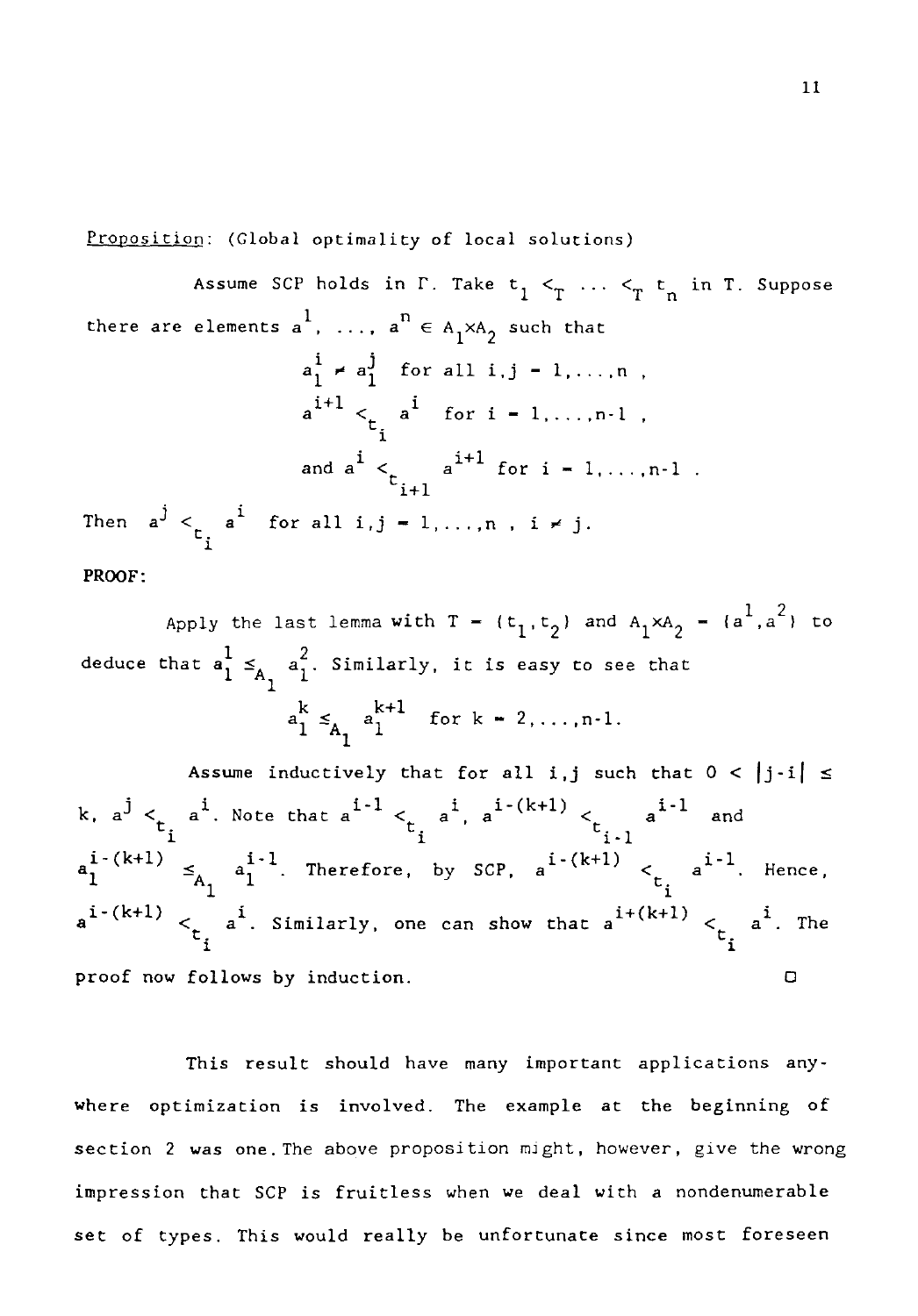applications of SCP are to models with *a* continuum of types. We now intend to correct that impression and state a version of proposition 2.2 with a continuum of types. appl<br>inte<br>2.2<br>2.3<br>pe o<br>ty f

2.3 Again, let 
$$
A_1
$$
,  $A_2$ , T

be open subintervals of R, and let continuously differentiable utility functions  $\mathtt{U}(\,\cdot\,; \mathtt{t})$  represent the preference relations  $\leq_{\mathtt{t}}$ . Consider a continuously differentiable function t A<sub>1</sub>, A<sub>2</sub>, T<br>ls of R, and let continuously dif<br>) represent the preference relation<br>rentiable function<br>a:T + A<sub>1</sub>×A<sub>2</sub>, a(t) – (a<sub>1</sub>(t),a<sub>2</sub>(t))<br>first-order condition<br>a(t):t)a'(t) + U<sub>2</sub>(a(t):t)a'(t) – rvals of R, and let continuously diffe<br>
.;t) represent the preference relation<br>
fferentiable function<br>  $a:T \rightarrow A_1 \times A_2$ ,  $a(t) = (a_1(t), a_2(t))$ <br>
the <u>first-order condition</u><br>  $U_1(a(t);t)a'_1(t) + U_2(a(t);t)a'_2(t) = 0.$ <br>
at  $a'_1(\cdot) \neq 0$  and

$$
a:T \rightarrow A_1 \times A_2
$$
,  $a(t) = (a_1(t), a_2(t))$ 

that satisfies the first-order condition

$$
U_1(a(t);t)a'_1(t) + U_2(a(t);t)a'_2(t) = 0.
$$

Let's assume that  $a'_1(\cdot) \neq 0$  and  $U_2 \neq 0$ . Suppose SCP holds. Then for  $r < t$  (> t), we have by i)-iv) of 2.2.2 that

i) 
$$
U_1(a(r);t)/U_2(a(r);t) < (>) a'_2(r)/a'_1(r)
$$

when  $\mathbb{U}^{\,}_{1}$  and  $\mathbb{U}^{\,}_{2}$  are positive for all t;

ii) 
$$
\qquad \qquad \cdot \mathbf{U}_1(\mathbf{a}(\tau); \mathbf{t}) / \mathbf{U}_2(\mathbf{a}(\tau); \mathbf{t}) > \langle \langle \rangle \mathbf{a}_2'(\tau) / \mathbf{a}_1'(\tau)
$$

when  $\mathsf{U}_1$  is positive and  $\mathsf{U}_2$  is negative for all t;

iii) 
$$
U_1(a(\tau);t)/U_2(a(\tau);t) < (>) a'_2(\tau)/a'_1(\tau)
$$

when  $U_1$  is negative and  $U_2$  is positive for all t; 1)  $U_1(a(r);t)/U_2(a(r);t) < (>)$   $a'_2(r)/a'_1(r)$ <br>
when  $U_1$  and  $U_2$  are positive for all t;<br>
ii)  $U_1(a(r);t)/U_2(a(r);t) > (<)$   $a'_2(r)/a'_1(r)$ <br>
when  $U_1$  is positive and  $U_2$  is negative for all t;<br>
iii)  $U_1(a(r);t)/U_2(a(r);t) < (>)$   $a'_2(r)/a'_1(r)$ when both  $\mathtt{U}_1$  and  $\mathtt{U}_2$  are negative for all t

If  $a'_1(\cdot) > 0$  at every t, the above inequalities imply that  $U_1(a(\tau);t)a'_1(\tau) + U_2(a(\tau);t)a'_2(\tau) > (0)$ 

for  $r < t$  (> t): i.e. a(t) is a global maximum of  $U(\cdot; t)$  over the set  $(a(r) | r \in T)$ . We just argued that this version of proposition 2.2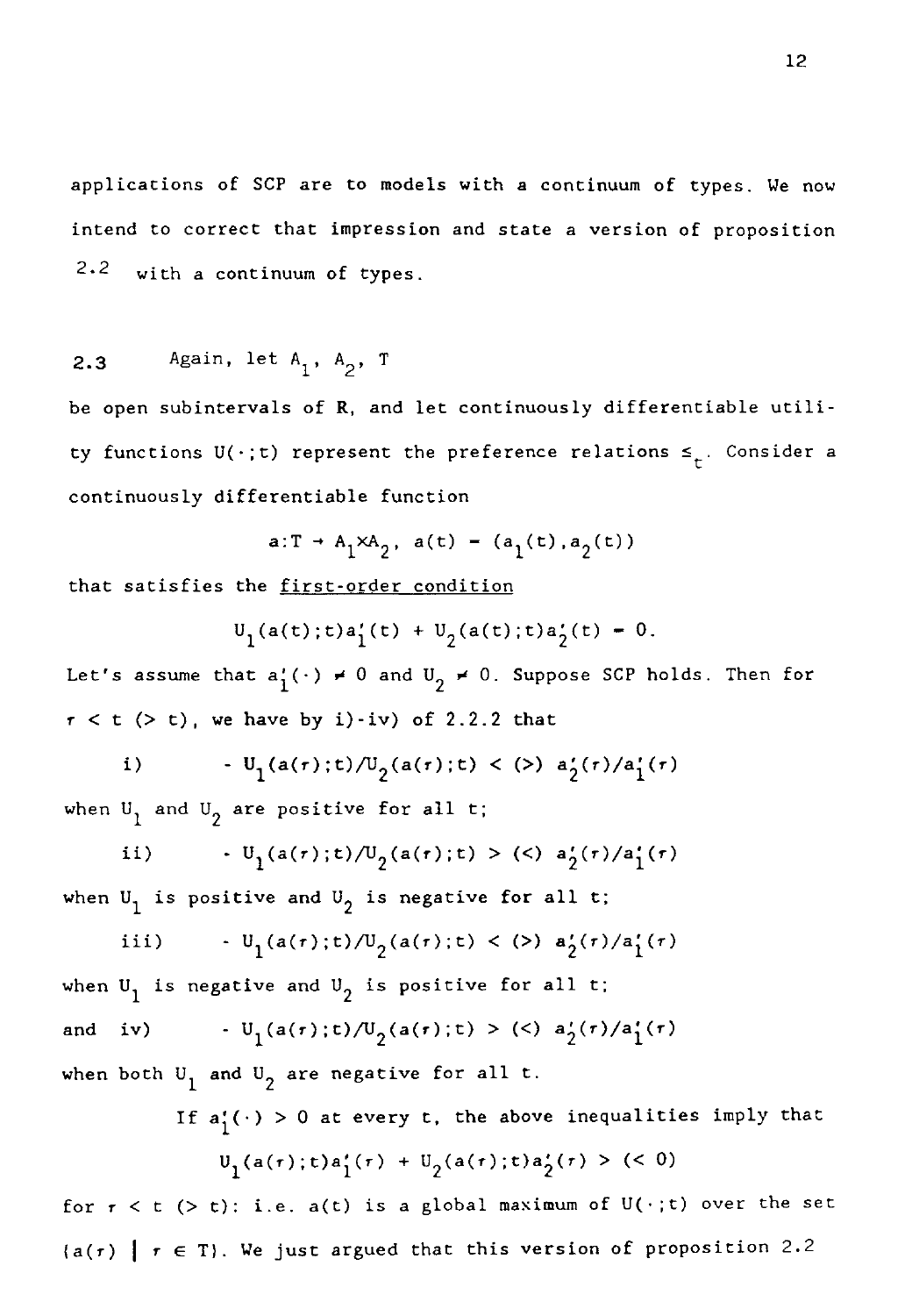was valid.

Proposition: Assume SCP holds in the context where  $A_1$ ,  $A_2$ , T are open subintervals of R, and the preference relations  $\leq_t$  can be represented by differentiable utility functions  $U(\cdot; t)$ . Suppose there is a dif-**Proposition:** Assume SCP holds in the context where  $A_1$ ,  $A_2$ , T are<br>subintervals of R, and the preference relations  $\leq_t$  can be represe<br>by differentiable utility functions  $U(\cdot;t)$ . Suppose there is a<br>ferentiable fu i)  $a'_1(\tau) > 0$  for all  $\tau \in T$ ,

ii) a(•) verifies the first-order condition  $U_1(a(t);t)a'_1(t) + U_2(a(t);t)a'_2(t) - 0$ at all t.

Then, for all  $r \neq t$  in T,  $U(a(r);t) < U(a(t);t)$ .

This result suggests that the single-crossing property could be a very relevant assumption in auction theory and, more generally, in information economics. It is in fact implicit in many of these models, where stronger hypothesis have already been brought in. We are going to illustrate this point in the following sections.

### 3. The single-crossing property in optimal auction design

As figure 1 may have already suggested, SCP is a crucial assumption for the design of optimal auctions. We can actually support this assertion much further, thanks to Cuesnerie and Laffont's (1984) analysis of principal-agent problems.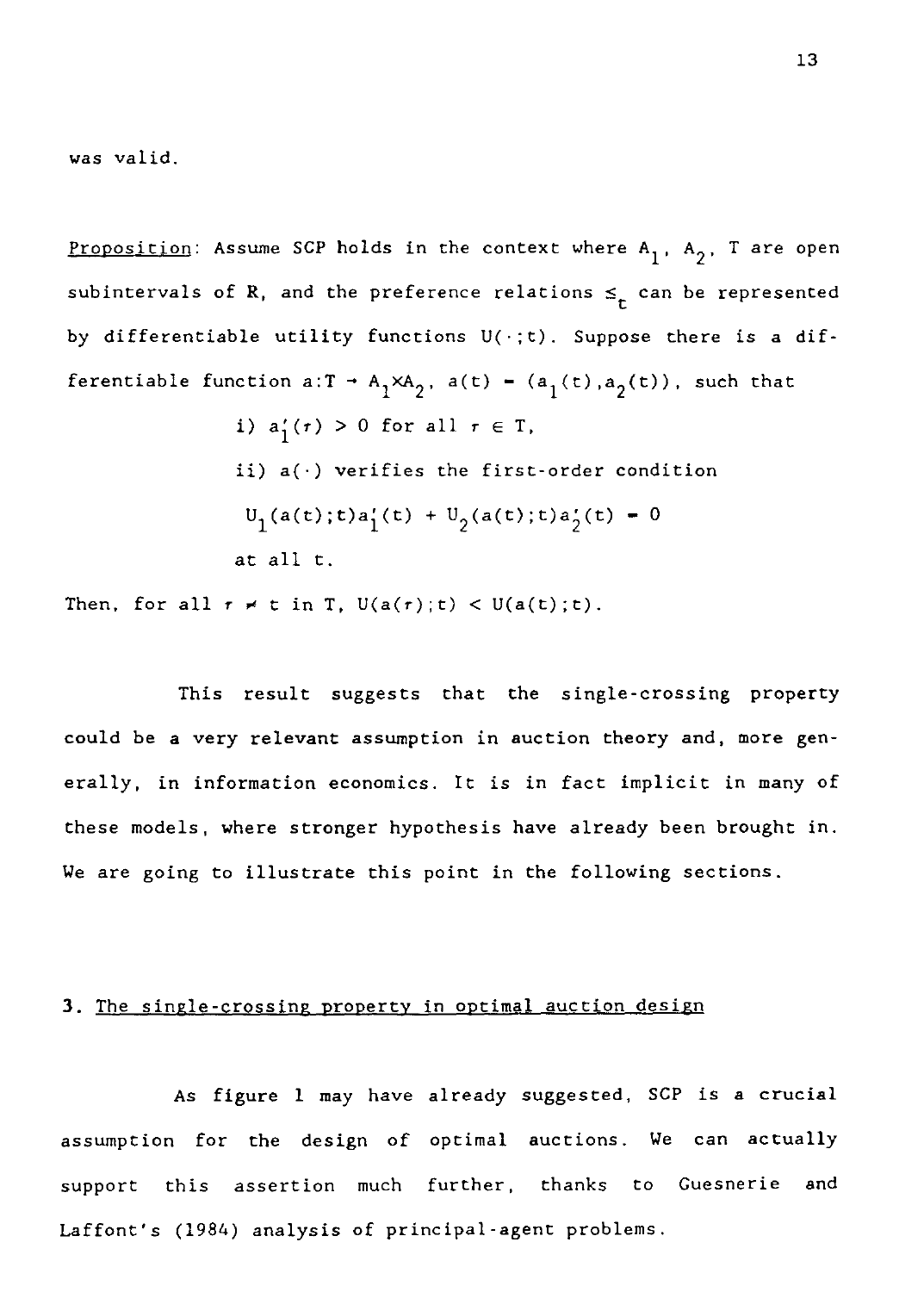Let us consider a class K of auction game forms Let us consider a clas<br>
R -  $((\theta)^n, (H_i^r; \beta_i^r, \alpha_i^r)_{i=1, ..., n})$  w<br>
- n is the number of (admit<br>
-  $\theta$  is the set of allowed Let us consi<br>  $(H_i^r; \beta_i^r, \alpha_i^r)_{i}$ ,<br>
s the number<br>
s the set R -  $((\theta)^n, (H_i^r; \beta_i^r, \alpha_i^r)_{i=1,\ldots,n})$  where

- n is the number of (admitted) bidders,

 $\theta$  is the set of allowed individual bidding policies (say a subinterval of the real line),

H[: $\theta$   $\rightarrow$  [0,1] is the probability that bidder i wins,

$$
H_1^r + \ldots + H_n^r \leq 1.
$$

,n<sup>) where</sup><br>admitted)<br>lowed indi<br>e),<br>probabili<br> $\frac{r}{1} + \ldots + \frac{r}{n}$ <br>winner's<br>s a losing  $r_i \in \beta_i^r$  + ( $\cdot \infty, \infty$ ) is a winner's required-payment function, and  $a_i^r: \theta^n \to (\infty, \infty)$  tells a losing bidder what he must pay.

Every R in that class is such that losers incur no cost  $(\alpha_i^r(\cdot) = 0$ for all i), the  $H_i^r$ 's,  $\beta_i^r$ 's are piecewise continuously differentiable, a bidder's probability of winning increases with his message  $(\partial_{i}H_{i}^{r}(\cdot) > 0)$ , and the functions  $H_{i}^{r}$  and  $\beta_{i}^{r}$  are symmetric, i.e invariant under any permutation of their arguments other that the ith and

$$
H_i^r(\ldots, \theta_i, \ldots, \theta_j, \ldots) - H_j^r(\ldots, \theta_j, \ldots, \theta_i, \ldots),
$$
  

$$
\beta_i^r(\ldots, \theta_i, \ldots, \theta_j, \ldots) - \beta_j^r(\ldots, \theta_j, \ldots, \theta_i, \ldots).
$$

An auctioneer now has to operate an auction game form R from class K in an environment where bidders have randomly distributed private types in  $\theta$  and expected (continuously differentiable) utility

$$
\underline{U}(\underline{H}^{r}(\theta_{i}), \underline{\beta}^{r}(\theta_{i}); \theta_{i}) := P_{\theta_{i}} U(H_{i}^{r}(\cdot), \beta_{i}^{r}(\cdot); \theta_{i}),
$$

( $P_{\theta_i}$  being the expectation operator conditional on  $\theta_i$ ). She is interested in finding an auction game form R with payment functions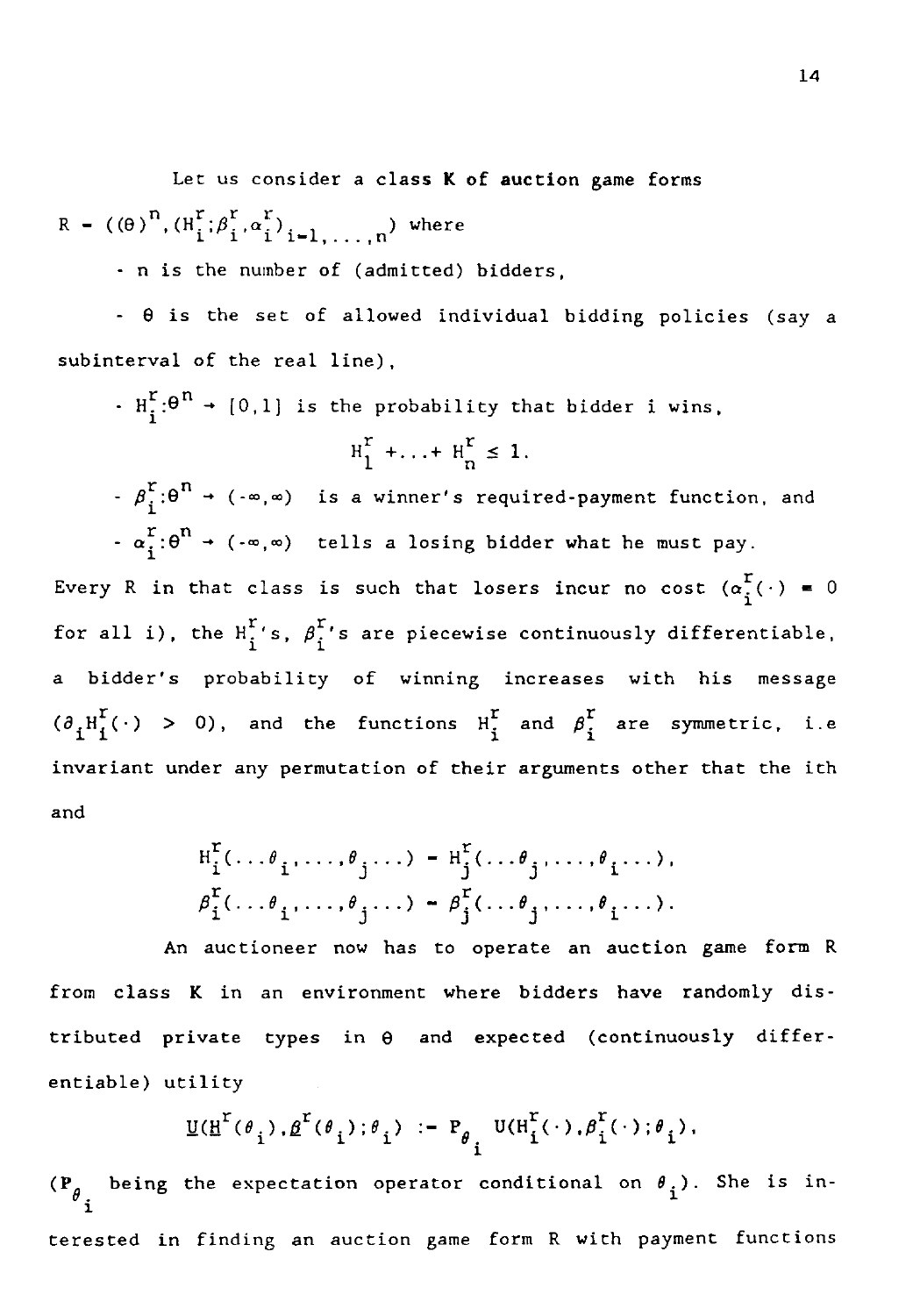$\overline{\beta}_j^{\text{r}}(\,\cdot\,)$  that yields the highest expected income nP  $\texttt{H}_i^{\text{r}}(\,\cdot\,) \overline{\beta}_j^{\text{r}}(\,\cdot\,)$ . We shall call the  $\overline{\beta}_i^{\Gamma}$ 's <u>implementable</u> if the corresponding  $\overline{\mathrm{H}}_i^{\Gamma}$ 's are such that 15<br>
lds the highest expected income nP  $H_i^{\Gamma}(\cdot) \beta_i^{\Gamma}(\cdot)$ . We shall<br>
implementable if the corresponding  $H_i^{\Gamma}$ 's are such that<br>  $\underline{U}(H^{\Gamma}(\theta_1), \underline{\beta}^{\Gamma}(\theta_1); \theta_i) \geq \underline{U}(H^{\Gamma}(\sigma), \underline{\beta}^{\Gamma}(\sigma); \theta_i)$ . (1)<br>
the expected

$$
\underline{\mathsf{U}}(\underline{\mathsf{H}}^{\mathsf{r}}(\theta_{i}), \underline{\beta}^{\mathsf{r}}(\theta_{i}); \theta_{i}) \geq \underline{\mathsf{U}}(\underline{\mathsf{H}}^{\mathsf{r}}(\sigma), \underline{\beta}^{\mathsf{r}}(\sigma); \theta_{i}). \tag{1}
$$

for all  $\sigma \in \Theta$ .

If the expected utility function  $\underline{\mathbb{U}}(\cdot)$  satisfies the singlecrossing property, proposition 2.3 implies that the function  $\underline{\beta}(\cdot)$ ,  $\beta_1^{\tau}(\cdot)$  that yields the highest expected income nP  $H_i^{\tau}$ <br>
call the  $\beta_i^{\tau}$ 's <u>implementable</u> if the corresponding  $H_i^{\tau}$ '<br>  $\underline{U}(H^{\tau}(\theta_1), \underline{\beta}^{\tau}(\theta_1); \theta_i) \ge \underline{U}(H^{\tau}(\sigma), \underline{\beta}^{\tau}(\sigma); \theta_i)$ <br>
for all  $\sigma \in \Theta$ corresponding to an implementable payment function  $\beta_i^r(\cdot)$ , obeys the differential equation  $(\theta_i).\beta^c(\theta_i);\theta_i) \ge \underline{U(H}^c(\sigma), \beta^c(\sigma));$ <br> *x*pected utility function  $\underline{U}(\cdot)$  sa<br> *proposition* 2.3 implies that<br>
an implementable payment function<br>  $\beta^c(\theta) = -\frac{\underline{U_1(H(\theta), \beta(\theta)};\theta)}{\underline{U_2(H(\theta), \beta(\theta)};\theta)} H^c(\theta).$ <br>
rmore that SCP i ected utility function ]<br>
proposition 2.3 implies<br>
implementable payment<br>
a<br>
( $\theta$ ) - -  $\frac{U_1(H(\theta), \theta(\theta); \theta)}{U_2(H(\theta), \theta(\theta); \theta)}$ <br>
ore that SCP is also<br>
piecewise continuous]<br>
piecewise continuous]<br>
piecewise continuous]<br>
leme

$$
\beta'(\theta) = -\frac{\mathbb{I}_1(\mathrm{H}(\theta), \beta(\theta); \theta)}{\mathbb{I}_2(\mathrm{H}(\theta), \beta(\theta); \theta)} \mathbb{H}'(\theta).
$$

*We* can say furthermore that SCP is also a necessary condition for implementability.

Proposition. If the piecewise continuously differentiable payment function  $\beta_i^r(\cdot)$  is implementable, then We can say furthermore that SCP is also<br>implementability.<br>Proposition. If the piecewise continuous<br>function  $\beta_1^{\Gamma}(\cdot)$  is implementable, then<br>(SCP)  $\frac{\partial}{\partial \theta}(-\underline{U}_1/\underline{U}_2) \geq 0$ .<br>PROOF: (Guesnerie and Laffont (1984),  $\frac{\partial}{\partial \theta}$  (-  $\underline{U}_1/\underline{U}_2$ )  $\geq 0$ . PROOF: (Guesnerie and Laffont (1984), p. 337) ition. If the piecewise continuously differentiable payme<br>
on  $\beta_1^{\Gamma}(\cdot)$  is implementable, then<br>  $\frac{\partial}{\partial \theta}$  (-  $\underline{U}_1/\underline{U}_2$ )  $\geq 0$ .<br>
(Guesnerie and Laffont (1984), p. 337)<br>
omputing the first-order necessary con

Computing the first-order necessary condition for inequality (1) we get

$$
\beta_1 \varphi(\theta,\theta) := \underline{U}_1(\underline{H}(\theta),\underline{\beta}(\theta);\theta)\underline{H}'(\theta) + \underline{U}_2(\underline{H}(\theta),\underline{\beta}(\theta);\theta) \beta'(\theta) = 0,
$$

Since this equation must hold almost everywhere,it must be that

$$
\partial_{11} \varphi(\theta, \theta) + \partial_{12} \varphi(\theta, \theta) - 0
$$

also almost everywhere. But the second-order necessary condition for

Computing the first-order necessary condition for inequality (1)

\nwe get

\n
$$
\partial_1 \varphi(\theta, \theta) := \underline{U}_1(\underline{H}(\theta), \underline{\beta}(\theta); \theta) \underline{H}'(\theta) + \underline{U}_2(\underline{H}(\theta), \underline{\beta}(\theta); \theta) \underline{\beta}(\theta) = 0,
$$
\nSince this equation must hold almost everywhere, it must be that

\n
$$
\partial_{11} \varphi(\theta, \theta) + \partial_{12} \varphi(\theta, \theta) = 0
$$
\nalso almost everywhere. But the second-order necessary condition for yields

\n
$$
\partial_{11} \varphi(\theta, \theta) \leq 0.
$$
\nHence,

\n
$$
\partial_{12} \varphi(\theta, \theta) \geq 0;
$$
\n(1)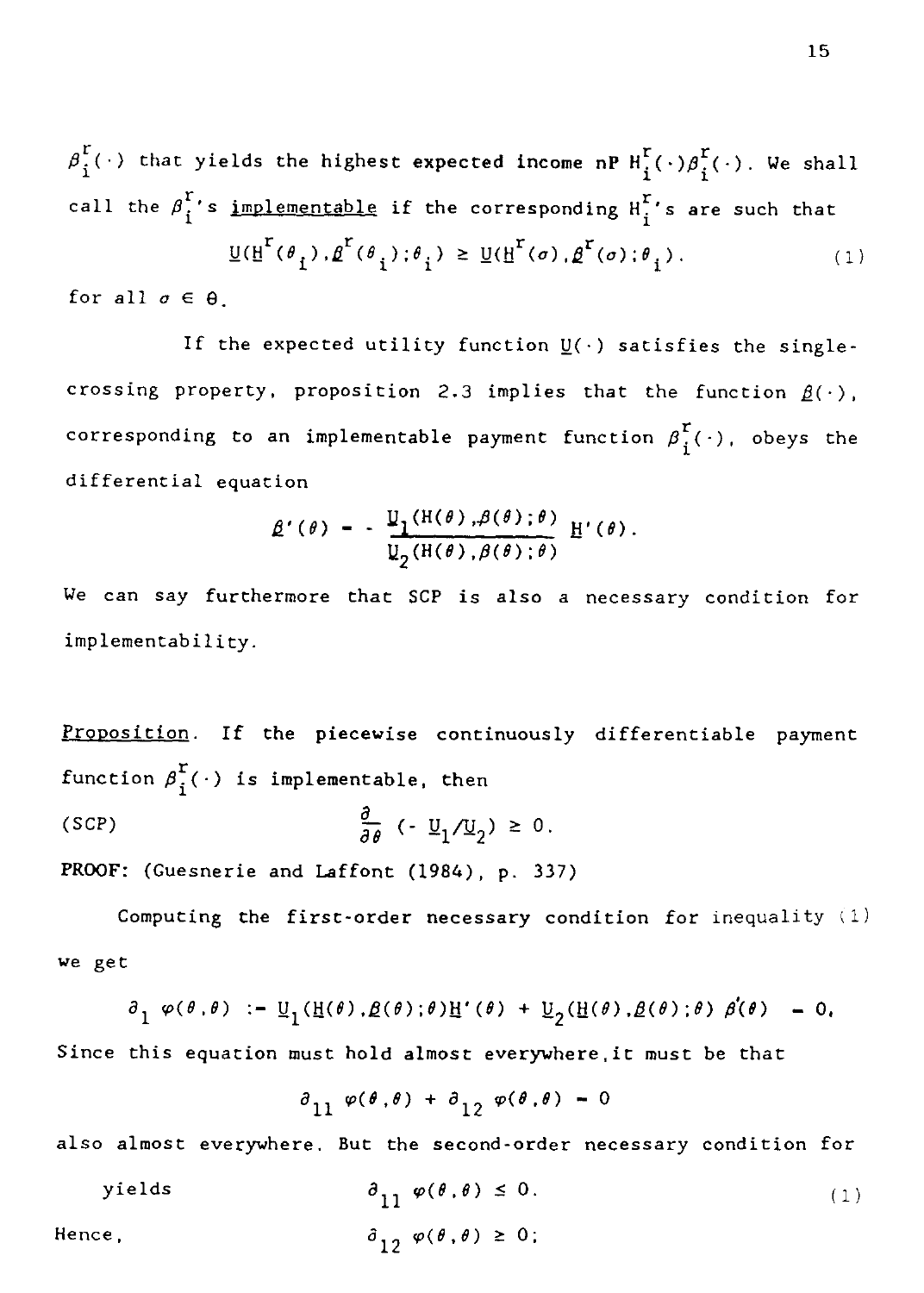that is

that is  
\n
$$
\frac{(\frac{\partial}{\partial \theta} \underline{U}_2) \underline{U}_1 + (\frac{\partial}{\partial \theta} \underline{U}_1) \underline{U}_2}{\underline{U}'(\theta)} \underline{H}'(\theta) \ge 0,
$$
\nwhich implies SCP.  
\nThis proposition shows why the single-crossing proper

This proposition shows why the single-crossing property must be assumed, at least implicitly, in the design of optimal auctions. Optimal auctions have *been* proposed so far in environments that contain risk averse or risk neutral bidders with independently distributed private signals. We shall now verify that the singlecrossing property is indeed present in these particular environments, and more general ones.

## 4. Affiliation and risk aversion imply SCP

Deriving the single-crossing property in an auction model with affiliated private valuations and risk neutral bidders was recently performed by Riley (1985). However, the omnipresence of SCP was not yet underlined. We now want to emphasize the general validity of SCP by verifying it in Milgrom and Weber's (1982) model of a first-price sealed-bid auction with affiliation and risk aversion. with affiliated private valuation<br>recently performed by Riley (1985)<br>was not yet underlined. We now wan<br>of SCP by verifying it in Milgr<br>first-price sealed-bid auction wit<br>In this model, a bidde<br>given by  $V(X,b;z) = P [U(v(X_1, Y$ 

In this model, a bidder's expected utility function is  $(1)^{-b}$ <sup>1</sup> $(Y, \ll)$   $\{X_1 - z\}$ 

1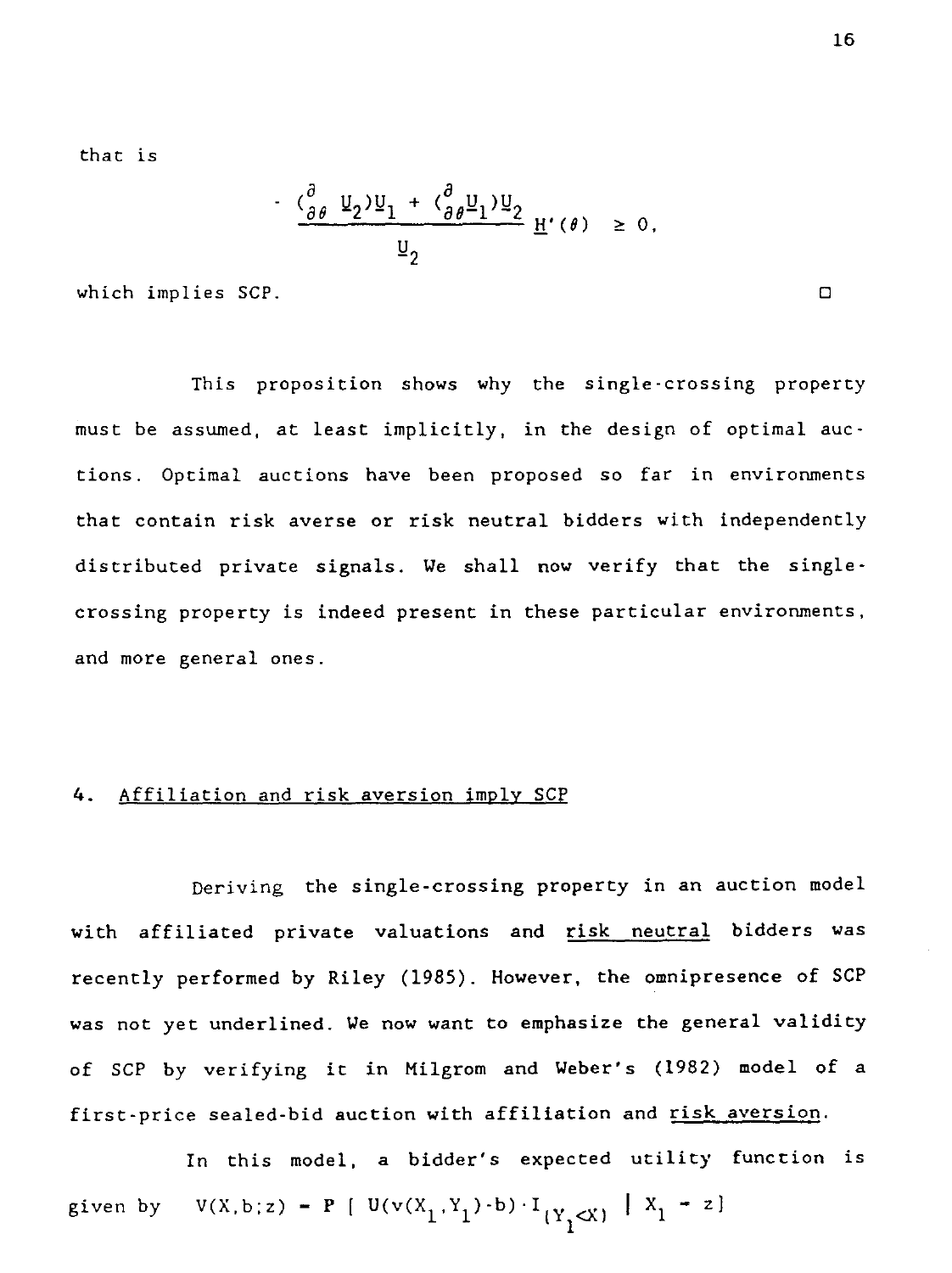where  $\mathtt{x}_1$  is the bidder's private signal,  $\mathtt{Y}_1$  is the highest private signal received by his competitors,  $v(X_1, Y_1)$  is the bidder's <u>random</u> valuation of the good, P  $I_{(Y_1\leq X)}$  is his unconditional probability of winning when the competitors' bids are increasing functions of their signal, b is the amount he bids, U is his utility function and P is the expectation operator. Conditional on  $X_1$ ,  $Y_1$  is distributed according to a density  $f_y(\cdot | z)$ . The following assumptions are made:

1) (individual rationality)  $V(\cdot; z) \geq 0$ ;

2)  $v(\cdot, \cdot)$  is increasing in its first argument;

3) the utility function is twice continuously differentiable and strictly concave: i.e.  $U'(\cdot) > 0$ ,  $U''(\cdot) < 0$ ;

4)  $f_v(\cdot | z) > 0$ ;

5) the density  $f(\cdot|z)$  verifies the affiliation relation: for all *a,* X:  $\begin{bmatrix} 1 & 1 & 1 \\ 2 & 3 & 4 \\ 3 & 4 & 5 \\ 1 & 3 & 5 \\ 1 & 1 & 1 \end{bmatrix}$ creasing in its first argument;<br>
function is twice continuously differentiable<br>
e. U'(.) > 0, U''(.) < 0;<br>
;<br>
f(.|z) verifies the <u>affiliation relation</u>:<br>  $f_Y(\alpha|z)/f_Y(X|z)$  is decreasing in z when  $\alpha \leq X$ .<br>
n write<br>
P [U(v Now, we can write

\n The density 
$$
f(\cdot|z)
$$
 verifies the *affiliation relation*:  
\n  $\alpha$ ,  $X$ :  $f_Y(\alpha|z)/f_Y(X|z)$  is decreasing in  $z$  when  $\alpha \leq N$ .\n

\n\n Now, we can write\n

\n\n
$$
V(X,b;z) - P \left[ P \left[ U(v(X_1,Y_1)-b) \cdot I_{(Y_1 \triangleleft X)} \middle| X_1, Y_1 \right] \middle| X_1 = z \right] - P \left[ P \left[ U(v(X_1,Y_1)-b) \middle| X_1, Y_1 \right] \cdot I_{(Y_1 \triangleleft X)} \middle| X_1 = z \right] - \int_{-\infty}^{X} P \left[ U(v(X_1,Y_1)-b) \middle| X_1 = z, Y_1 = \alpha \right] f_Y(\alpha|z) \, d\alpha \right].
$$
\n

Then, the partial derivatives of  $V(\cdot; z)$  are respectively

$$
v_1(x, b; z) - P [U(v(X_1, Y_1) \cdot b) | X_1 = z, Y_1 = X] f_Y(X|z)
$$
  

$$
v_2(x, b; z) = - \int_{-\infty}^X P [U'(v(X_1, Y_1) \cdot b) | X_1 = z, Y_1 = \alpha] f_Y(\alpha|z) d\alpha.
$$

To demonstrate that the (parametrized by z) family of expected utilities V(X,b;z) has the single-crossing property, one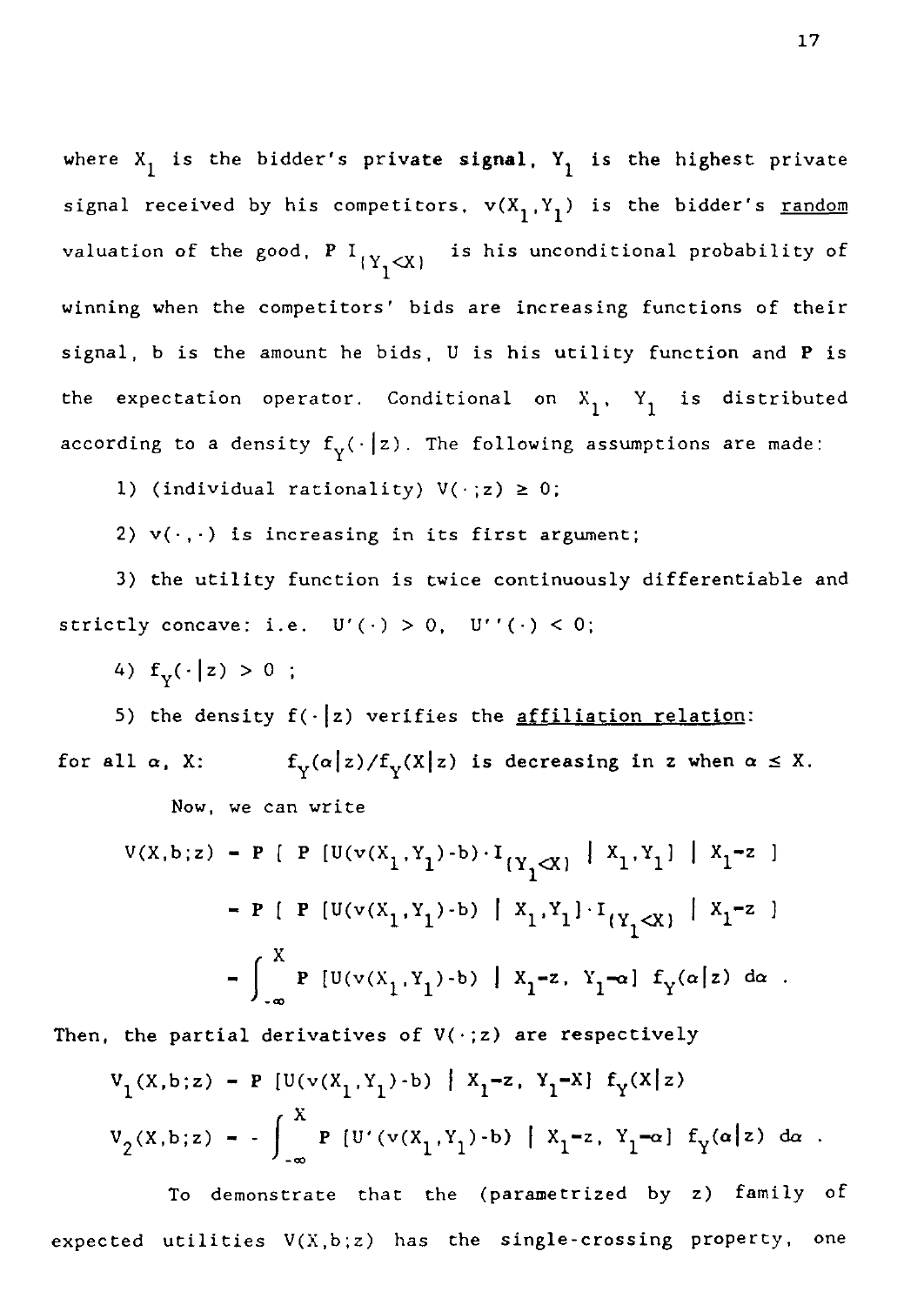must verify that the ratio

$$
V_{1}/V_{2} = \frac{P [U(v(X_{1}, Y_{1}) - b) | X_{1} = z, Y_{1} = x]}{\int_{-\infty}^{X} P [U'(v(X_{1}, Y_{1}) - b) | X_{1} = z, Y_{1} = a] \frac{f_{Y}(\alpha | z)}{f_{Y}(X | z)} d\alpha}
$$
(2)

*is* increasing in z. This is actually true and follows directly from the previous assumptions.

#### PROOF:

By the first two assumptions and Milgrom and Weber's theorem 5, the numerator of (2) is positive and increasing in z.

By assumption 3 and Milgrom and Weber's theorem 5, P  $[U'(v(X_1, Y_1) \cdot b) \mid X_1 = z, Y_1 = \alpha]$  is positive and decreasing in z. In addition,by the affiliation relation, the ratio  $\frac{f_{V}(a|z)}{z}$  is also de $f_{\rm v}(x|z)$ creasing in z. Therefore, the denominator is positive and decreasing in z. By assumption 3 and Milgrom and Weber's theorem 5,<br>  $,Y_1$ )-b) |  $X_1 = z$ ,  $Y_1 = \alpha$ ] is positive and decreasing in z.<br>
y the affiliation relation, the ratio  $\frac{f_y(\alpha|z)}{f_y(X|z)}$  is also our<br>
n z. Therefore, the denominator i

This result completes Milgrom and Weber's (1982) analysis of the first-price sealed-bid auction where bidders are risk averse and have affiliated private information: precisely, it implies that the solution of the differential equation characterizing a stationary strategy is an equilibrium. Coupled with proposition 3, it supports our claim that SCP was omnipresent in the theoretical analysis of auctions. We shall *see* now that the single-crossing property *is*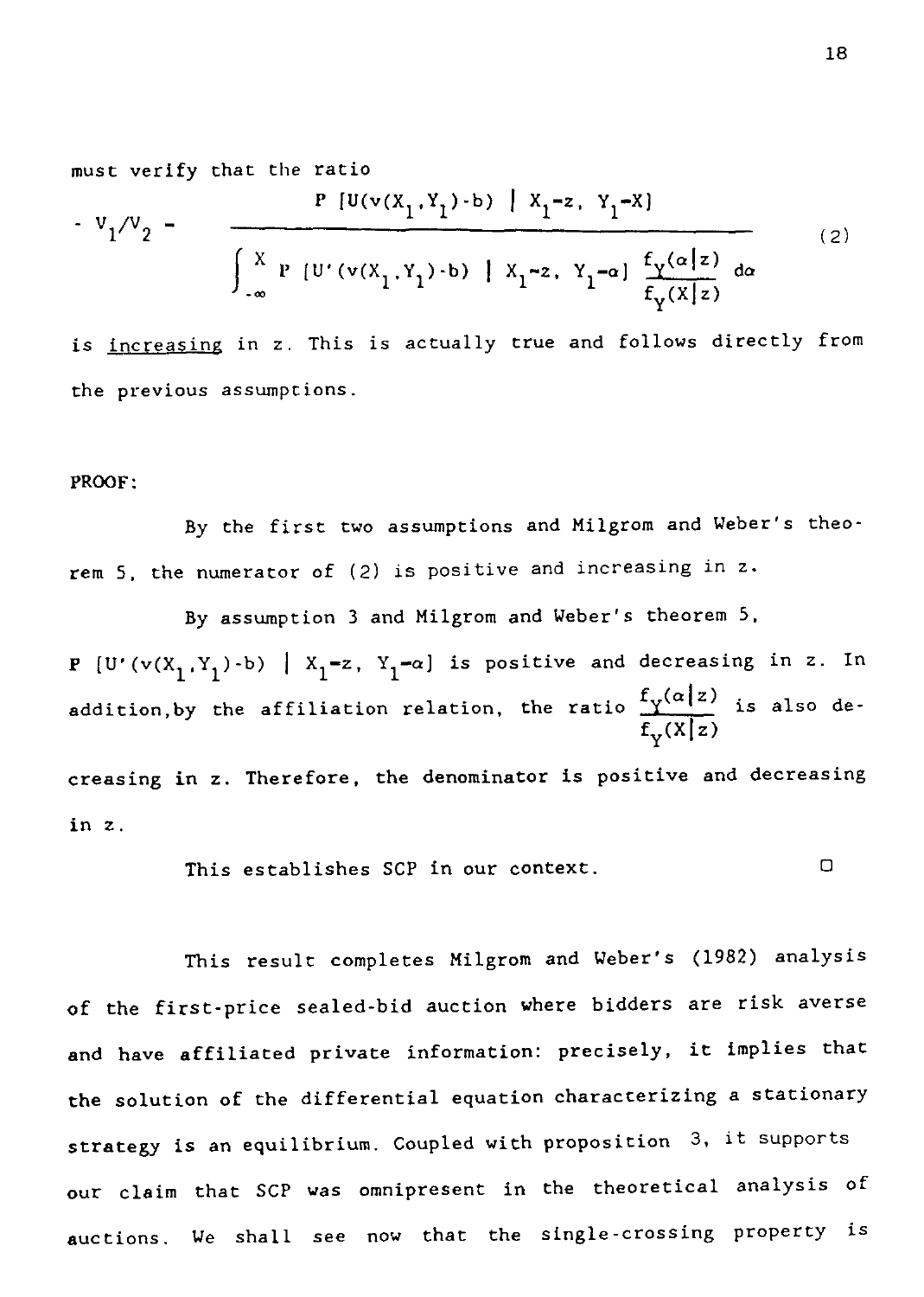important as well in experimental studies of auctions.

## 5. How SCP might make experimental auctions work

One nice feature about auction theory is that it seems relatively easy to set up laboratory or classroom experiments in order to test its predictions. These experiments, however, may be inconclusive because the subjects' bidding behavior *is* biased by external, theoretically-excluded considerations. As Smith (1982) points out, there is

...the possibility that economic agents may attach nonmonetary subjective cost (or value) to the process of making and executing individual decisions. The subjective cost of transacting, that is the cost of thinking, calculating and acting, need not be inconsequential. (p. 933)

In this case, Smith *says,* there *is* a fundamental precept of controlled economic experiments that is not fulfilled. Such precept he calls "Dominance" and states as follows:

*Dominance:* The reward structure dominates any subjective costs (or values) associated with participation in the activities of an experiment. (p. 934)

Interestingly, the single-crossing property can be a sufficient condition in some contexts for Dominance to be satisfied. Let us consider, for example, the following reinterpretation of one of Smith's models (p. 932-4):

- bidders are identified by  $i = 1, ..., n$ ;

-  $\mathrm{x}^\mathbf{1}$  denotes the number of units of a fictive commodity acquired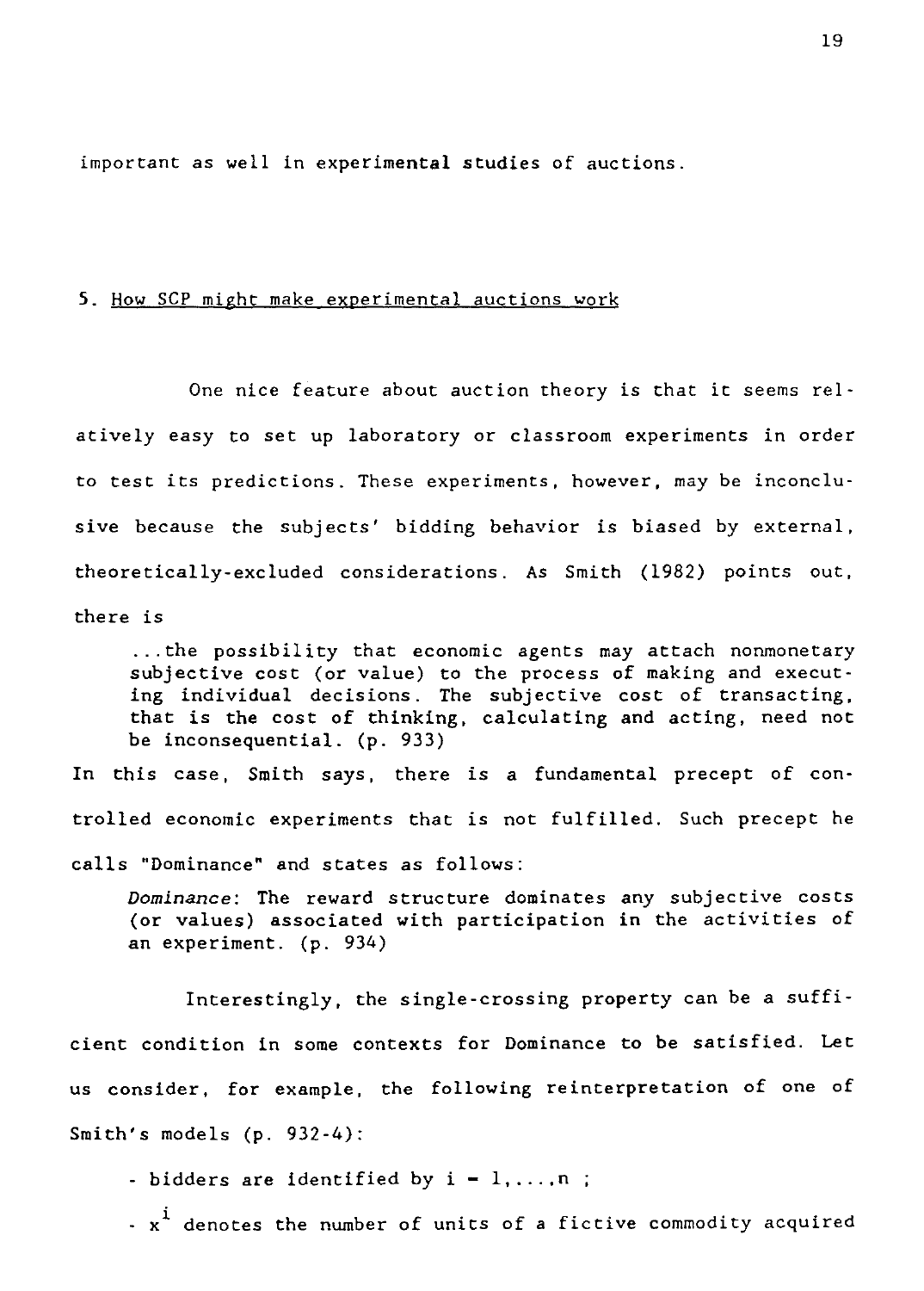by subject i ;

- V.( $x^1$ ) is the (monetary) reward of bidder i for buying  $x^1$ . The reward schedule  $V_i(\cdot)$  is set by the experimenter so that it is increasing and strictly concave, i.e.  $V'_{i}(\cdot) > 0$  and  $V'_{i}(\cdot) < 0$ .

Let  $\pi_i(x^i)$  be bidder i's <u>net</u> currency earnings if he buys  $\mathrm{x}^{1}.$  When the Dominance precept holds, subject i gets a satisfaction level of, say,  $\mathtt{U}_\mathtt{.}(\pi_\mathtt{.}(x^1))$  from  $\mathtt{x}^1$ . The theory stipulates bidders will ask for the quantity that

maximizes 
$$
U_i(V_i(x^i) - px^i)
$$
,

where p is the current price of the fictive good. Hence, after assuming  $U'_i(\cdot) > 0$ ,  $U'_i'(\cdot) < 0$  (bidders are never satiated but have decreasing marginal satisfaction), applying the first-order necessary and sufficient conditions for a maximum, it is predicted that each subject i will demand an amount

$$
x^i - v_i'^{-1}(p).
$$

The experiment can then be repeated with an adjusted price  $p + \Delta p$ ,

$$
\Delta p = \left[ \begin{array}{c} n \\ \Sigma V'_1 \\ i-1 \end{array} \right] (p) - \omega \, ,
$$

where w is the available amount of the fictive good.

Let us now suppose that bidders derive their satisfaction level not only from wealth but also from some "external consideration". For instance, bidder i's utility from earning  $\pi_{\hat{1}}$  might be equal to  $\texttt{U}^{\texttt{+}}(\pi_{\texttt{i}},\mathtt{m}_{\texttt{i}}^{\texttt{+}})$ , with the partial derivatives  $\texttt{U}^{\texttt{+}}_{\texttt{1}}, \ \texttt{U}^{\texttt{+}}_{\texttt{2}}$  being posi- $\Delta p = \left[ \sum_{i=1}^{n} V_i^{-1}(p) - \omega \right],$ <br>available amount of the fictive good.<br>us now suppose that bidders derive their<br>y from wealth but also from some "exter<br>nstance, bidder i's utility from earning<br> $,m_i$ ), with the partial deri tive and negative respectively. In this case, the Dominance precept is generally violated, and even rational subjects who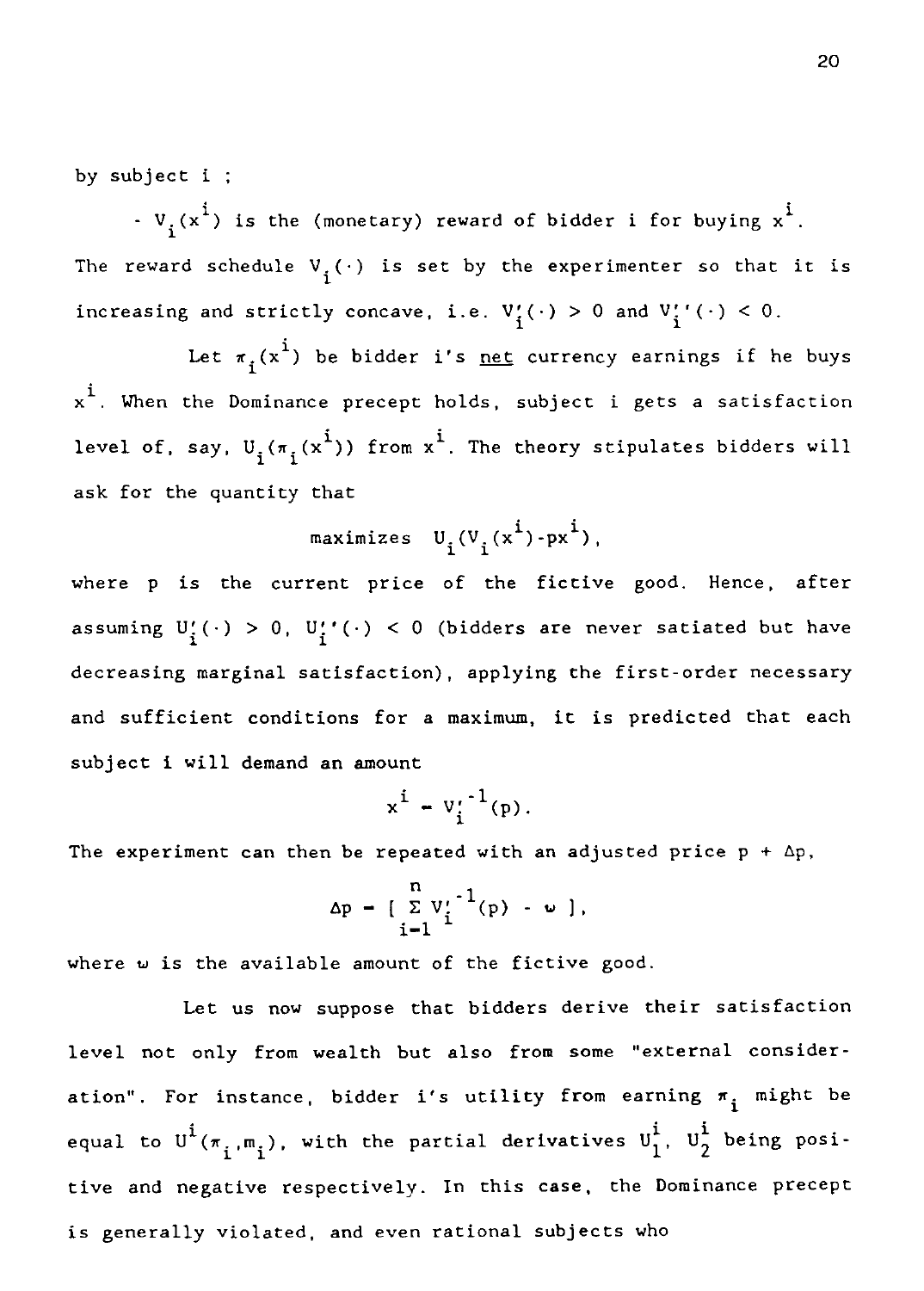$$
\text{maximize } \mathbf{U}^i(\mathbf{V}_i(\mathbf{h}_i(\mathbf{m}_i))\cdot \mathbf{p}\mathbf{h}_i(\mathbf{m}_i);\mathbf{m}_i)
$$

with respect to  $\mathfrak{m}_{\mathbf i}^{\mathbf i}$  will make distorted claims

$$
x^{i} = h_{i}(\mathfrak{m}_{i}^{*}) - V_{i}^{'-1}(p - U_{2}^{i}/(U_{1}^{i} \cdot h_{i}')).
$$

ph<sub>i</sub>(m<br>aims<br> $\frac{i}{2}/(\frac{1}{1})$ <br>is tect One remedy the experimenter has is to increase the bidders' monetary rewards by a factor *a.* If subject i's preferences can be represented by t to  $m_i$  will make distorted claims<br>  $x_i^i = h_i(m_i^*) - V_i'^{-1}(p - U_2^i/(U_1^i \cdot h_i'))$ .<br>
ne remedy the experimenter has is to increase the experimenter has is to increase the experimenter has is to increase the wards by a factor  $\$ a factor  $\alpha$ . If<br>  $\alpha$ ) :=  $U^{\dot{1}}(\alpha (V_{\dot{1}}(h_{\dot{1}})))$ <br>
ty-maximizer, he<br>  $x_{\dot{x}}^{\dot{1}} = V_{\dot{1}}^{\prime -1}(p - U_{\dot{2}}^{\dot{1}})$ <br>
can be restored er ha<br>f sut<br> $i^{(m_i)}$ <br>e wil<br> $i/(U_1^i)$ <br>d, and<br>e end<br>e end<br>e end<br>e end<br>e end<br>e end<br>e end<br>e end<br>e end<br>e end<br>e end<br>e e end<br>e end<br>e e end<br>e e end<br>e e end<br>e e end<br>e e end<br>e e e e end<br>e e e end<br>e e end<br>e e e e e e end e end e en

$$
\underline{v}^{i}(\pi_{i}, \mathbf{m}_{i}; \alpha) := v^{i}[\alpha (v_{i}(\mathbf{h}_{i}(\mathbf{m}_{i})) - p \cdot \mathbf{h}_{i}(\mathbf{m}_{i})) ; \mathbf{m}_{i}],
$$

and if he is a utility-maximizer, he will ask for

$$
x_{\star}^{i} = v_{i}'^{-1}(p - v_{2}'^{i}/(v_{1}^{i} \cdot h_{i}' \cdot \alpha)).
$$

Therefore, Dominance can be restored, and  $\mathsf{x}_\star^*$  will get pretty close to  $x<sup>1</sup>$ , provided the factor  $\alpha$  is large enough and the single-crossing <u>property holds</u>, i.e. -  $\underline{\upsilon}_{1}^{1}/\underline{\upsilon}_{2}^{1}$  is increasing in  $\alpha$ .

This illustrates the important role SCP also plays for the success of experimental auctions.

## 6. Conclusion

This essay was devoted to presenting a simple mathematical hypothesis, the single-crossing property, that has many applications in auction theory and information economics in general. Roughly, such property stipulates that in a parametrized family of indifference curves, the ones with a higher parameter cross the ones with a lower parameter at most once and from above. When this single-crossing property holds, it greatly simplifies the computation of an equilibrium, because it implies that a strategy that solves the first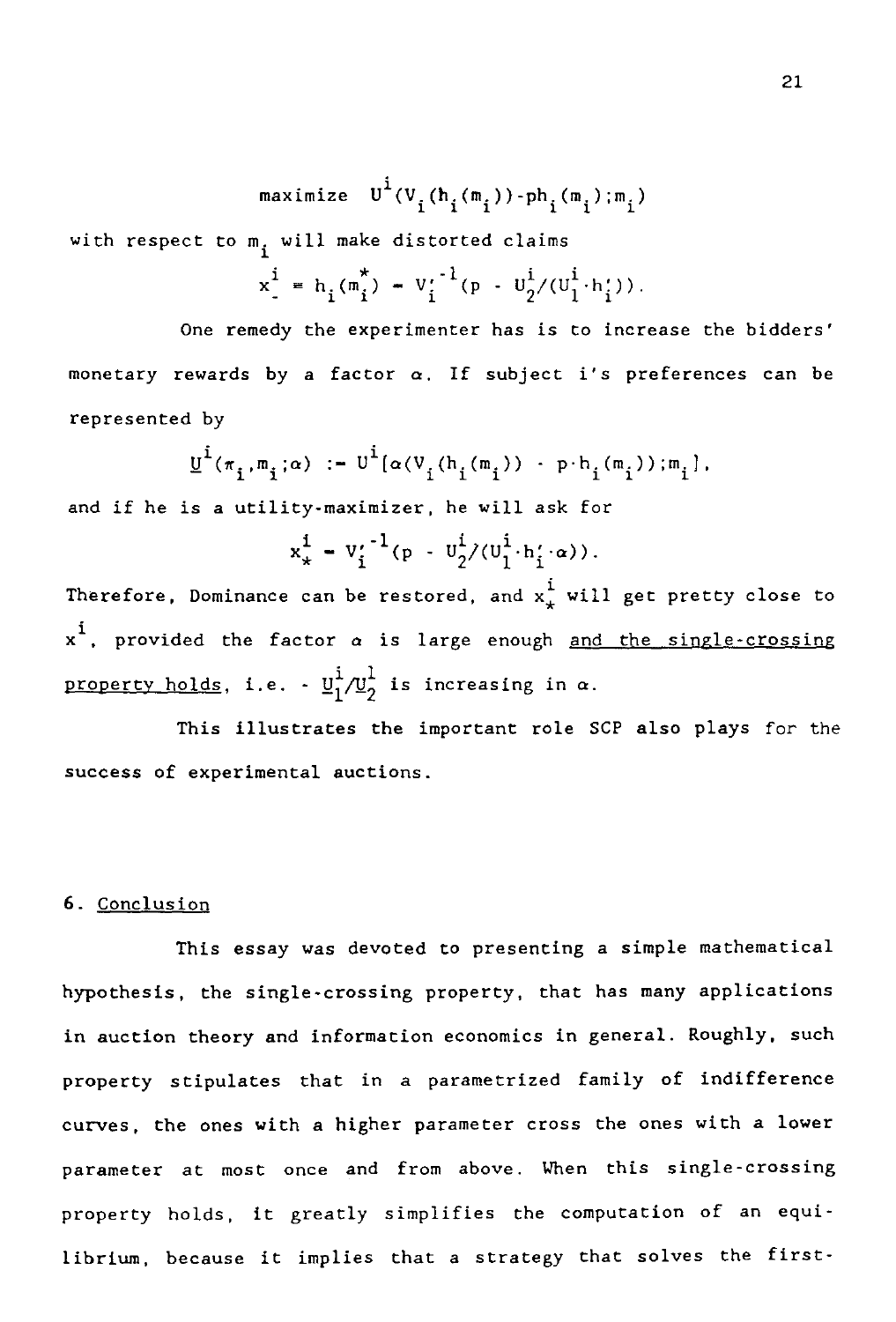order necessary conditions for a bidder's optimal offer is an equilibrium bidding strategy.

In section 3, we proved SCP to be a necessary condition for the implementability of optimal auctions. Then we showed that SCP held under affiliation and risk aversion in Milgrom and Weber's (1982) general theory of auctions and competitive bidding. Finally, we illustrated how SCP lies in the background of experimental auctions.

Given the framework we provide in section 2, it is easy to check that SCP is already assumed in many other fields of information economics: in job market signalling (where the parameter of the utility function is ability, and the arguments are wage and education), in limit pricing (where the parameter is production cost, and the arguments are output and probability of entry), in warranties (where the parameter is quality of the product, and the arguments are sales and completeness of warranty), etc... The single-crossing property surely constitutes a unifying hypothesis for the mathematical treatment of the economics of information.

We were careful in this essay to state the single-crossing property in its most general fashion, for we also hope that, like constraints qualification or convexity, it can find its niche as a standard assumption of optimization theory.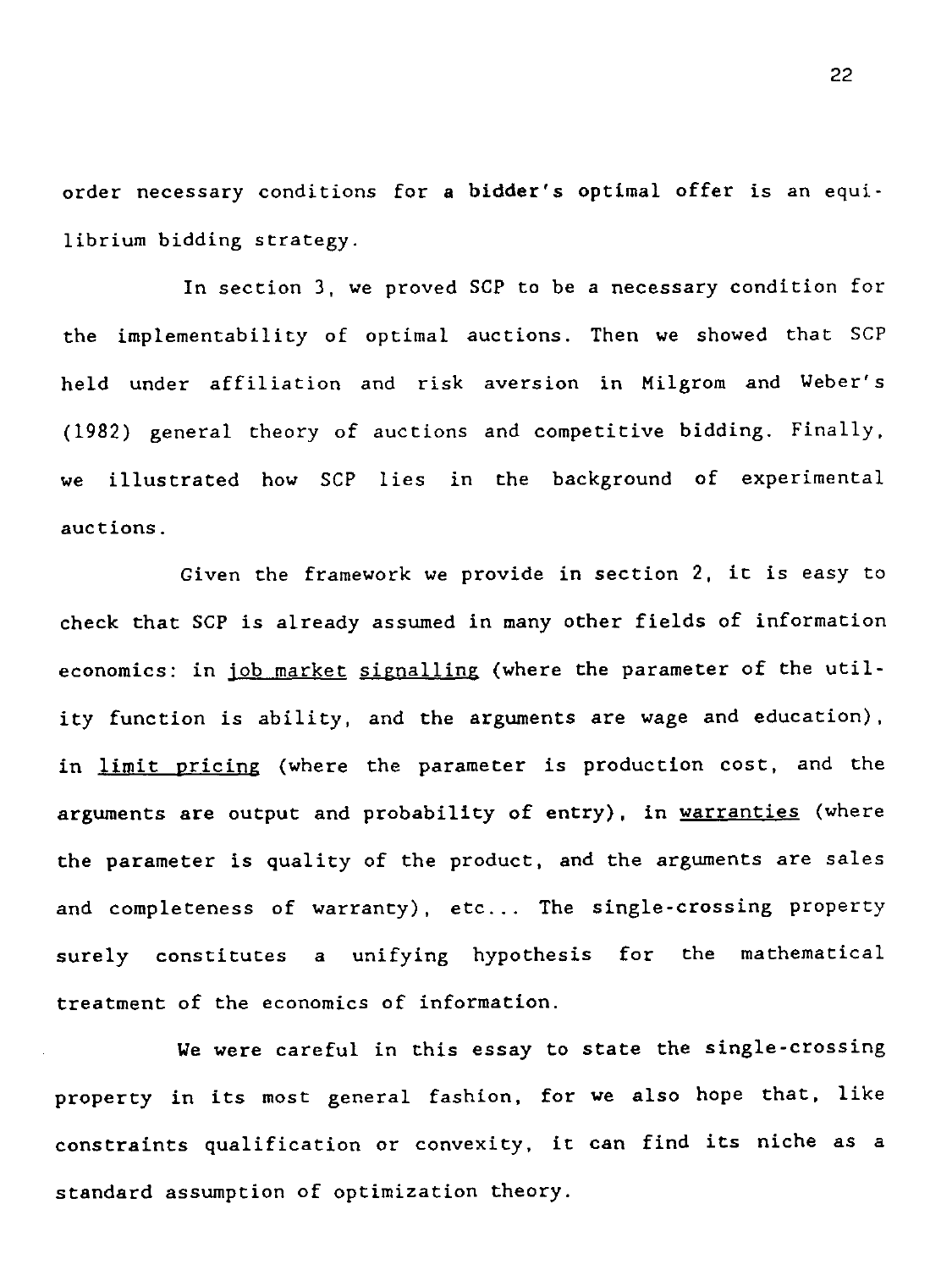#### **REFERENCES**

- Bernheim, Douglas B. and Michael D. Whinston, 1986, Menu Auctions, Resource Allocation, and Economic Influence, The Quarterly Journal of Economics 101, 1-31.
- Guesnerie, Roger and Jean-Jacques Laffont, 1984, A Complete Solution to a Class of Principal-Agent Problems with an Application to the Control of a Self-Managed Firm, Journal of Public Economics 25, 329-369.
- Milgrom, Paul R. and Robert J. Weber, 1982, A Theory of Auctions and Competitive Bidding, Econometrica 50, 181-208.
- Riley, John G., 1979, Informational Equilibrium, Econometrica 47, 331- 359.
- Riley, John G., 1985, Ex Post Information in Autions, Working Paper # 367, UCLA Department of Economics.
- Rogerson, William P., 1985, The First-Order Approach to Principal-Agent Problems, Econometrica 53, 1357-1367.
- Smith, Vernon L., 1982, Microeconomic Systems as an Experimental Science, American Economic Review 72, 923-955.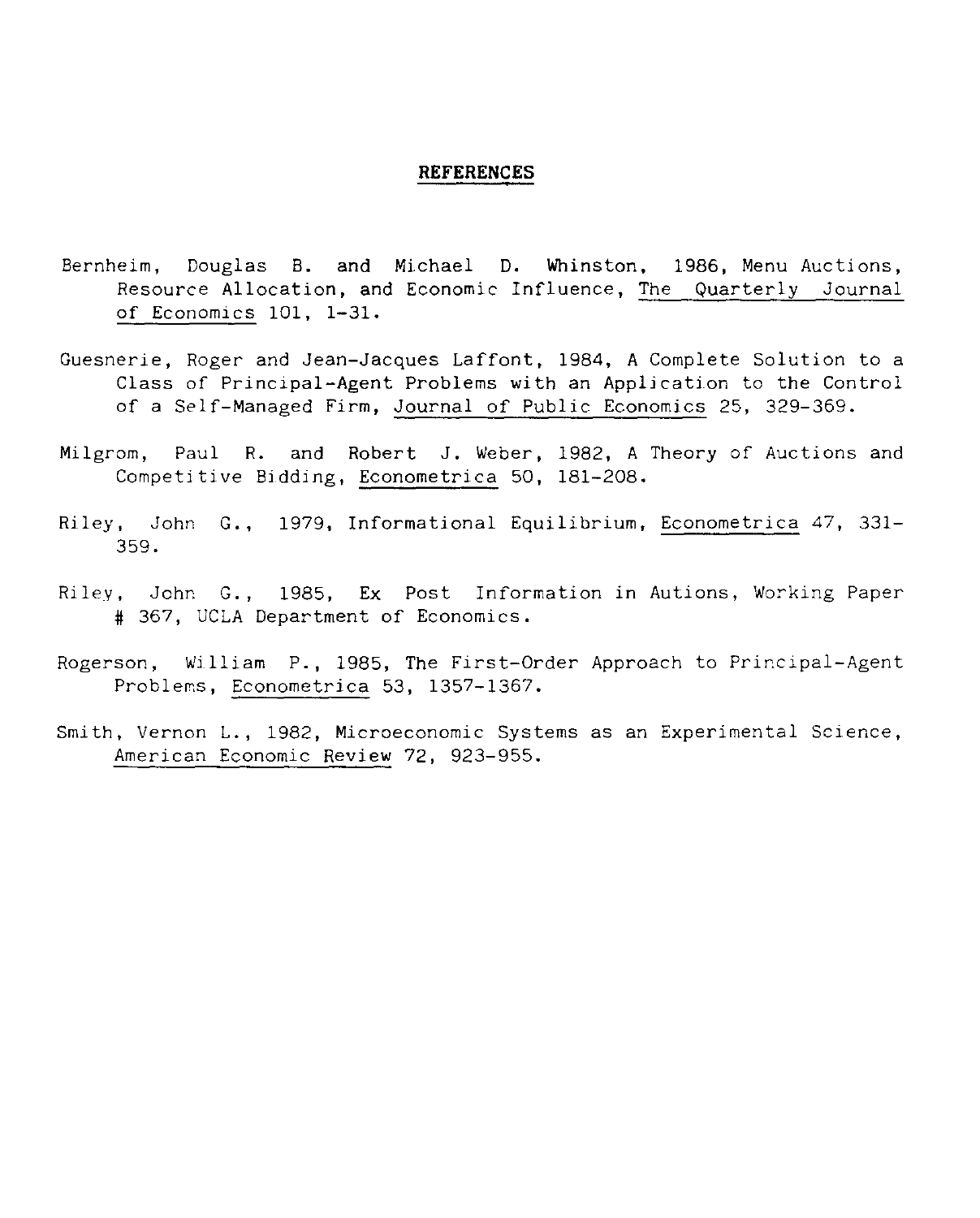| INSEAD VORKING PAPERS SERIES |  |  |
|------------------------------|--|--|
|                              |  |  |

| 1985  |                                                                                          |                                                                                                                                               |
|-------|------------------------------------------------------------------------------------------|-----------------------------------------------------------------------------------------------------------------------------------------------|
| 85/01 | Jean DERMINE                                                                             | "The measurement of interest rate risk by<br>financial intermediaries*, December 1983,<br>Revised December 1984.                              |
| 85/02 | Philippe A. NAERT<br>and Els GIJSBRECHTS                                                 | "Diffusion model for new product introduction<br>in existing markets".                                                                        |
| 85/03 | Philippe A. NAERT<br>and Els GIJSBRECHTS                                                 | "Tovards a decision support system for<br>hierarchically allocating marketing resources<br>across and within product groups".                 |
| 85/04 | Philippe A. NAERT<br>and Marcel VEVERBERGH                                               | "Market share specification, estimation and<br>validation: towards reconciling seemingly<br>divergent views".                                 |
| 85/05 | Ahmet AYKAC,<br>Marcel CORSTJENS.<br>David GAUTSCHI<br>and Ira HOROVITZ                  | "Estimation uncertainty and optimal<br>advertising decisions",<br>Second draft. April 1985.                                                   |
| 85/06 | Kasra FERDOVS                                                                            | "The shifting paradigms of manufacturing:<br>inventory, quality and now versatility", March<br>1985.                                          |
| 85/07 | Kasra FERDOWS,<br>Jeffrey G. MILLER,<br><b>Jinchiro NAKANE and</b><br>Thomas E.VOLLMANN. | "Bvolving manufacturing strategies in Burope,<br>Japan and North-America"                                                                     |
| 85/08 | Spyros MAKRIDAKIS<br>and Robert CARBONE                                                  | "Forecasting when pattern changes occur<br>beyond the historical data", April 1985.                                                           |
| 85/09 | Spyros MAKRIDAKIS<br>and Robert CARBONE                                                  | "Sampling distribution of post-sample<br>forecasting errors", February 1985.                                                                  |
| 85/10 | Jean DERMINE                                                                             | "Portfolio optimization by financial<br>intermediaries in an asset pricing model".                                                            |
| 85/11 | Antonio M. BORGES and<br>Alfredo M. PEREIRA                                              | "Energy demand in Portuguese manufacturing: a<br>tvo-stage model".                                                                            |
| 85/12 | Arnoud DE MEYER                                                                          | "Defining a manufacturing strategy $\sim$ a survey<br>of European manufacturers".                                                             |
| 85/13 | Arnoud DE MEYER                                                                          | "Large European manufacturers and the<br>management of R & D".                                                                                |
| 85/14 | Ahmet AYKAC,<br>Marcel CORSTJENS,<br>David GAUTSCHI and<br>Douglas L. MacLACHLAN         | "The advertising-sales relationship in the<br>U.S. cigarette industry: a comparison of<br>correlational and causality testing<br>approaches". |
| 85/15 | Arnoud DE HEYER and<br>Roland VAN DIERDONCK                                              | "Organizing a technology jump or overcoming<br>the technological hurdle".                                                                     |
| 85/16 | Hervig M. LANGOHR and                                                                    | "Commercial bank refinancing and economic                                                                                                     |

stability: an analysis of European features".

Antony M. SANTOMERO

| 85/17 | Manfred F.R. KETS DE<br>VRIES and Danny MILLER                 | "Personality, culture and organization".                                                                                                                                                                          |
|-------|----------------------------------------------------------------|-------------------------------------------------------------------------------------------------------------------------------------------------------------------------------------------------------------------|
| 85/18 | Manfred F.R. KETS<br>DE VRIES                                  | "The darker side of entrepreneurship".                                                                                                                                                                            |
| 85/19 | Manfred F.R. KETS DE<br>VRIES and Dany MILLER                  | "Narcissism and leadership: an object<br>relations perspective".                                                                                                                                                  |
| 85/20 | Manfred F.R. KETS DE<br>VRIES and Dany MILLER                  | "Interpreting organizational texts".                                                                                                                                                                              |
| 85/21 | Herwig M. LANGOHR<br>and Claude J. VIALLET                     | "Nationalization, compensation and vealth<br>transfers: France 1981-1982* 1, Final version<br>July 1985.                                                                                                          |
| 85/22 | Hervig M. LANGOHR and<br><b>B. Espen ECKBO</b>                 | "Takeover premiums, disclosure regulations,<br>and the market for corporate control. A<br>comparative analysis of public tender offers,<br>controlling-block trades and minority buyout in<br>France", July 1985. |
| 85/23 | Manfred F.R. KETS DE<br>VRIES and Dany MILLER                  | "Barriers to adaptation: personal, cultural<br>and organizational perspectives".                                                                                                                                  |
| 85/24 | Spyros MAKRIDAKIS                                              | "The art and science of forecasting: an<br>assessment and future directions".                                                                                                                                     |
| 85/25 | <b>Gabriel HAWAWINI</b>                                        | "Financial innovation and recent developments<br>in the French capital markets", October 1985.                                                                                                                    |
| 85/26 | Karel O. COOL and<br>Dan E. SCHENDEL                           | "Patterns of competition, strategic group<br>formation and the performance case of the US<br>pharmaceutical industry, 1963-1982",<br>October 1985.                                                                |
| 85/27 | Arnoud DE MEYER                                                | "European manufacturing: a comparative study<br>$(1985)^*$ .                                                                                                                                                      |
| 1986  |                                                                |                                                                                                                                                                                                                   |
| 86/01 | Arnoud DE MEYER                                                | "The R & D/Production interface".                                                                                                                                                                                 |
| 86/02 | Philippe A. NAERT<br>Marcel WEVERBERGH<br>and Guido VERSVIJVEL | "Subjective estimation in integrating<br>communication budget and allocation<br>decisions: a case study", January 1986.                                                                                           |
| 86/03 | Michael BRIMM                                                  | "Sponsorship and the diffusion of<br>organizational innovation: a preliminary view".                                                                                                                              |
| 86/04 | Spyros MAKRIDAKIS<br>and Michèle HIBON                         | "Confidence intervals: an empirical<br>investigation for the series in the M-<br>Competition".                                                                                                                    |
| 86/05 | <b>Charles A. WYPLOSZ</b>                                      | "A note on the reduction of the vorkveek",<br>July 1985.                                                                                                                                                          |
|       |                                                                |                                                                                                                                                                                                                   |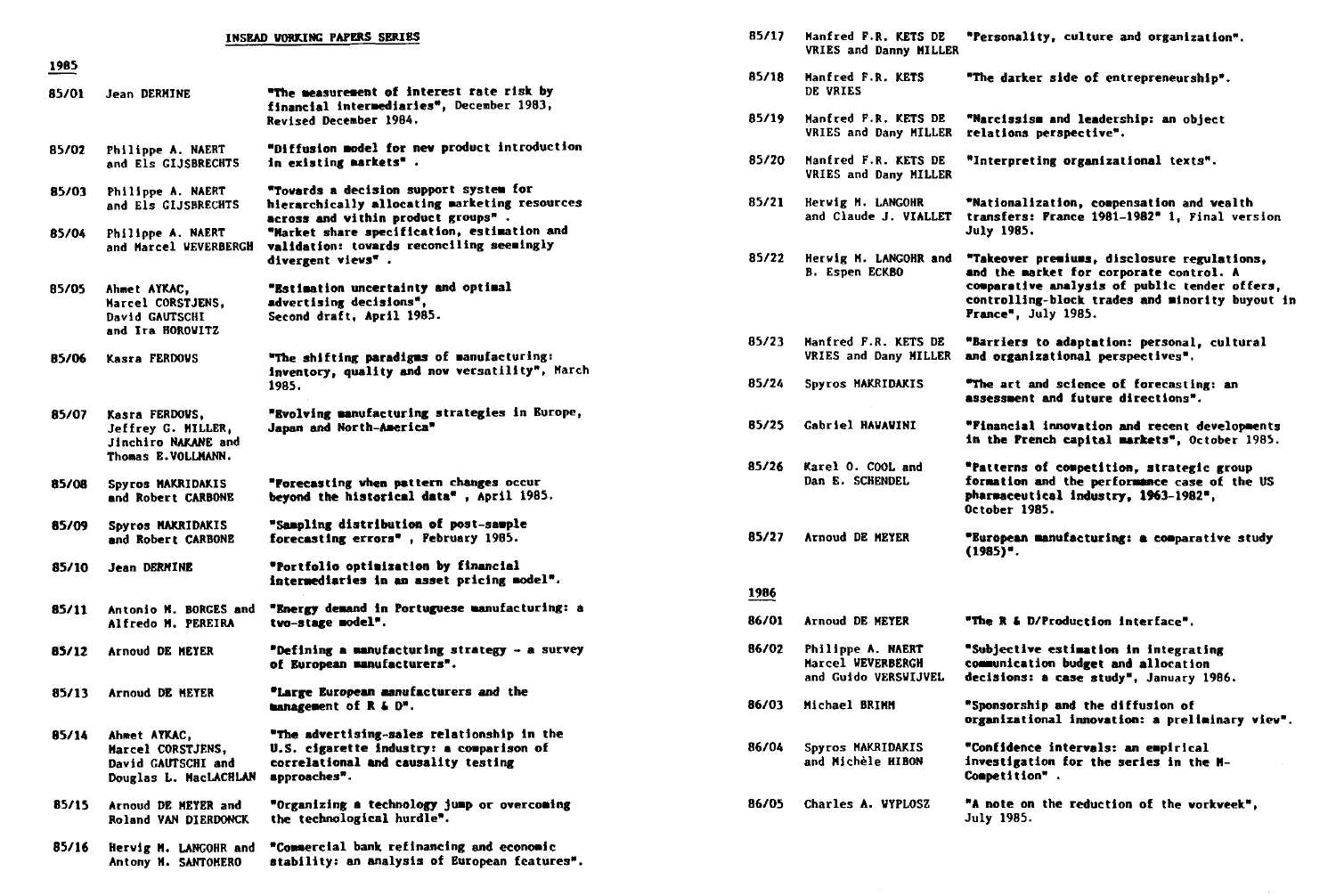| 86/06 | Francesco GIAVAZZI,<br>Jeff R. SHEEN and<br>Charles A. WYPLOSZ         | "The real exchange rate and the fiscal<br>aspects of a natural resource discovery",<br>Revised version: February 1986.                                            |
|-------|------------------------------------------------------------------------|-------------------------------------------------------------------------------------------------------------------------------------------------------------------|
| 86/07 | Douglas L. MacLACHLAN<br>and Spyros MAKRIDAKIS                         | "Judgmental biases in sales forecasting",<br>February 1986.                                                                                                       |
| 86/08 | José de la TORRE and<br>David H. NECKAR                                | "Porecasting political risks for<br>international operations", Second Draft:<br>March 3. 1986.                                                                    |
| 86/09 |                                                                        | Philippe C. HASPESLAGH "Conceptualizing the strategic process in<br>diversified firms: the role and nature of the<br>corporate influence process", February 1986. |
| 86/10 | R. MOENART,<br>Arnoud DE MEYER,<br>J. BARBE and<br>D. DESCHOOLMEESTER. | "Analysing the issues concerning<br>technological de-maturity".                                                                                                   |
| 86/11 | Philippe A. NAERT<br>and Alain BULTEZ                                  | "Prom "Lydiametry" to "Pinkhamization":<br>misspecifying advertising dynamics rarely<br>affects profitability".                                                   |
| 86/12 | Roger BETANCOURT<br>and David GAUTSCHI                                 | "The economics of retail firms", Revised<br>April 1986.                                                                                                           |
| 86/13 | S.P. ANDERSON<br>and Damien J. NEVEN                                   | "Spatial competition à la Cournot".                                                                                                                               |
| 86/14 | <b>Charles VALDMAN</b>                                                 | "Comparaison internationale des marges brutes<br>du commerce", June 1985.                                                                                         |
| 86/15 | Mihkel TOMBAK and<br>Arnoud DE MEYER                                   | "How the managerial attitudes of firms with<br>FMS differ from other manufacturing firms:<br>survey results", June 1986.                                          |
| 86/16 | <b>B.</b> Espen ECKBO and<br>Herwig M. LANGOHR                         | "Les primes des offres publiques, la note<br>d'information et le marché des transferts de<br>contrôle des sociétés".                                              |
| 86/17 | David B. JEMISON                                                       | "Strategic capability transfer in acquisition<br>integration", May 1986.                                                                                          |
| 86/18 | James TEBOUL<br>and V. MALLERET                                        | "Towards an operational definition of<br>services", 1986.                                                                                                         |
| 86/19 | Rob R. WEITZ                                                           | "Nostradamus: a knovledge-based forecasting<br>advisor".                                                                                                          |
| 86/20 | Albert CORHAY,<br><b>Gabriel HAVAVINI</b><br>and Pierre A. MICHEL      | "The pricing of equity on the London stock<br>exchange: seasonality and size premium",<br>June 1986.                                                              |
| 86/21 | Albert CORHAY,<br>Gabriel A. HAWAWINI<br>and Pierre A. MICHEL          | "Risk-premia seasonality in U.S. and European<br>equity markets", February 1986.                                                                                  |

| 86/22 | Albert CORHAY,<br><b>Gabriel A. HAVAVINI</b><br>and Pierre A. MICHEL            | "Seasonality in the risk-return relationships<br>some international evidence", July 1986.                                                           |
|-------|---------------------------------------------------------------------------------|-----------------------------------------------------------------------------------------------------------------------------------------------------|
| 86/23 | Arnoud DE MEYER                                                                 | "An exploratory study on the integration of<br>information systems in manufacturing",<br>July 1986.                                                 |
| 86/24 | David GAUTSCHI<br>and Vithala R. RAO                                            | "A methodology for specification and<br>aggregation in product concept testing",<br>July 1986.                                                      |
| 86/25 | <b>H. Peter GRAY</b><br>and Ingo VALTER                                         | "Protection", August 1986.                                                                                                                          |
| 86/26 | <b>Barry EICHENGREEN</b><br>and Charles WYPLOSZ                                 | "The economic consequences of the Franc<br>Poincare", September 1986.                                                                               |
| 86/27 | Karel COOL<br>and Ingemar DIERICKX                                              | "Negative risk-return relationships in<br>business strategy: paradox or truism?",<br>October 1986.                                                  |
| 86/28 | Manfred KETS DE<br>VRIES and Danny MILLER                                       | "Interpreting organizational texts.                                                                                                                 |
| 86/29 | <b>Manfred KETS DE VRIES</b>                                                    | "Vhy follow the leader?".                                                                                                                           |
| 86/30 | Manfred KETS DE VRIES                                                           | "The succession game: the real story.                                                                                                               |
| 86/31 | Arnoud DE MEYER                                                                 | "Plexibility: the next competitive battle",<br>October 1986.                                                                                        |
| 86/31 | Arnoud DE MEYER,<br>Jinichiro NAKANE,<br>Jeffrey G. MILLER<br>and Kasra FERDOVS | "Flexibility: the next competitive battle",<br><b>Revised Version: March 1987</b>                                                                   |
| 86/32 | Karel COOL<br>and Dan SCHENDEL                                                  | Performance differences among strategic group<br>members". October 1986.                                                                            |
| 86/33 | Ernst BALTENSPERGER<br>and Jean DERMINE                                         | "The role of public policy in insuring<br>financial stability: a cross-country,<br>comparative perspective", August 1986, Revised<br>November 1986. |
| 86/34 | Philippe HASPESLAGH<br>and David JEMISON                                        | "Acquisitions: myths and reality",<br>July 1986.                                                                                                    |
| 86/35 | <b>Jean DERMINE</b>                                                             | "Measuring the market value of a bank, a<br>primer", November 1986.                                                                                 |
| 86/36 | Albert CORHAY and<br><b>Gabriel HAVAVINI</b>                                    | "Seasonality in the risk-return relationship:<br>some international evidence", July 1986.                                                           |
| 86/37 | David GAUTSCHI and<br>Roger BETANCOURT                                          | "The evolution of retailing: a suggested<br>economic interpretation".                                                                               |
| 86/38 | Gabriel HAVAVINI                                                                | "Financial innovation and recent developments<br>in the French capital markets", Updated:                                                           |

September 1986.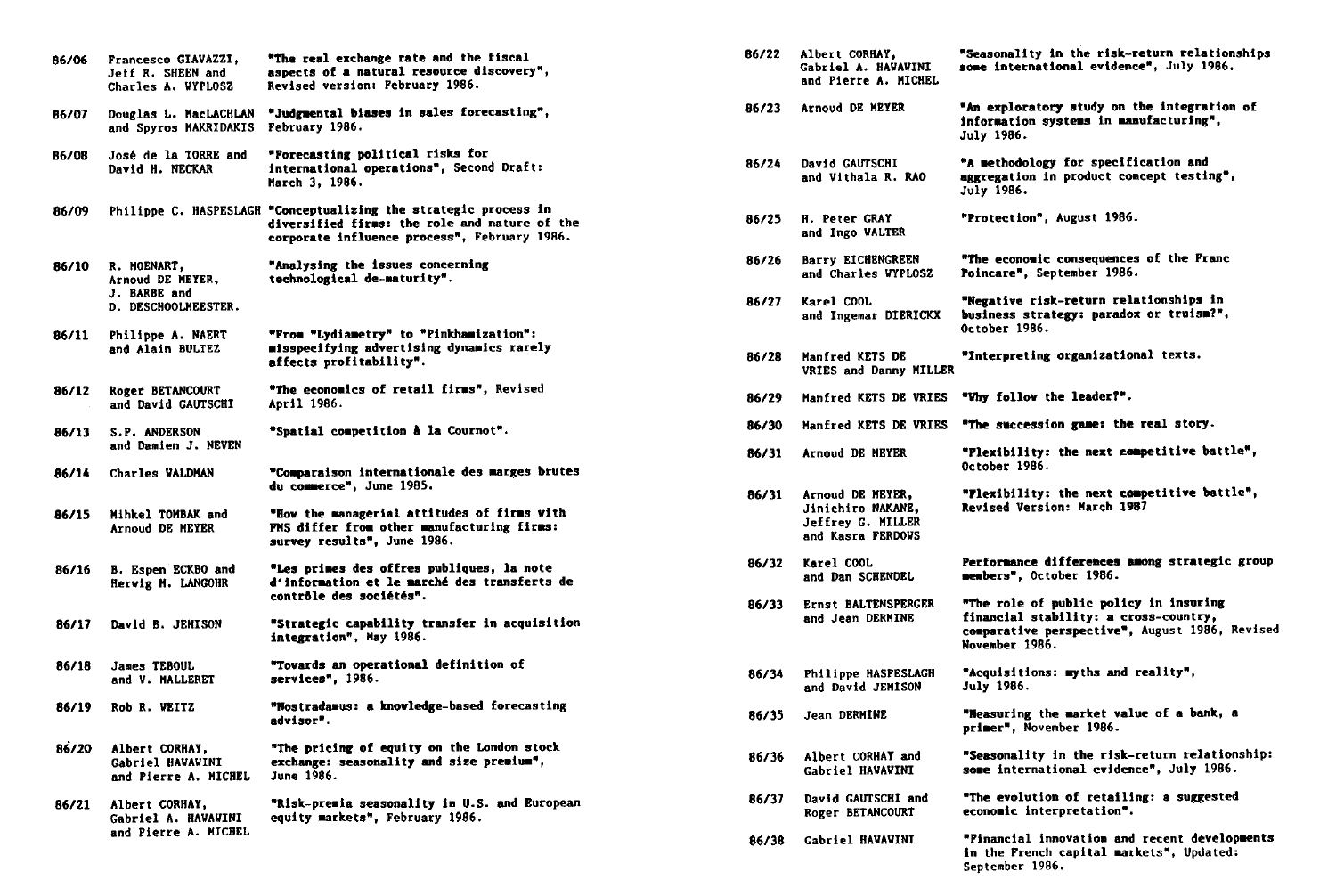| 86/39 | <b>Gabriel HAVAVINI</b><br><b>Pierre MICHEL</b><br>and Albert CORHAY | "The pricing of common stocks on the Brussels<br>stock exchange: a re-examination of the<br>evidence", November 1986. |
|-------|----------------------------------------------------------------------|-----------------------------------------------------------------------------------------------------------------------|
| 86/40 | Charles VYPLOSZ                                                      | "Capital flows liberalization and the EMS, a<br><b>French perspective", December 1986.</b>                            |
| 86/41 | Kasra FERDOVS<br>and Wickham SKINNER                                 | "Manufacturing in a new perspective",<br>July 1986.                                                                   |
| 86/42 | <b>Kasra FERDOWS</b><br>and Per LINDBERG                             | "PMS as indicator of manufacturing strategy",<br>December 1986.                                                       |
| 86/43 | Damien NEVEN                                                         | "On the existence of equilibrium in hotelling's<br>model", November 1986.                                             |
| 86/44 | Ingemar DIERICKX<br>Carmen MATUTES<br>and Damien NEVEN               | "Value added tax and competition",<br>December 1986.                                                                  |
| 1987  |                                                                      |                                                                                                                       |
| 87/01 |                                                                      | Manfred KETS DE VRIES "Prisoners of leadership".                                                                      |
| 87/02 | Claude VIALLET                                                       | "An empirical investigation of international<br>asset pricing", November 1986.                                        |
| 87/03 | David GAUTSCHI<br>and Vithala RAO                                    | "A methodology for specification and<br>aggregation in product concept testing",<br>Revised Version: January 1987.    |
| 87/04 | Sumantra GHOSHAL and<br>Christopher BARTLETT                         | "Organizing for innovations: case of the<br>sultinational corporation", February 1987.                                |
| 87/05 | Arnoud DE MEYER<br>and Kasra FERDOVS                                 | "Managerial focal points in manufacturing<br>strategy", February 1987.                                                |
| 87/06 | Arun K. JAIN,<br>Christian PINSON and<br>Naresh K. MALHOTRA          | "Customer loyalty as a construct in the<br>marketing of banking services", July 1986.                                 |
| 87/07 | Rolf BANZ and<br>Gabriel HAWAWINI                                    | "Equity pricing and stock market anomalies",<br>February 1987.                                                        |
| 87/08 | Manfred KETS DE VRIES                                                | "Leaders who can't manage", February 1987.                                                                            |
| 87/09 | Lister VICKERY.<br>Mark PILKINGTON<br>and Paul READ                  | "Entrepreneurial activities of European MBAs",<br>March 1987.                                                         |
| 87/10 | André LAURENT                                                        | "A cultural view of organizational change",<br><b>March 1987</b>                                                      |
| 87/11 | Robert FILDES and<br>Spyros MAKRIDAKIS                               | "Porecasting and loss functions", March 1987.                                                                         |
| 87/12 | Fernando BARTOLOME<br>and André LAURENT                              | "The Janus Head: learning from the superior<br>and subordinate faces of the manager's job",<br>April 1987.            |

| 87/13 | <b>Sumantra GHOSHAL</b><br>and Nitin NOHRIA                                   | "Multinational corporations as differentiated<br>netvorks", April 1987.                                                                |
|-------|-------------------------------------------------------------------------------|----------------------------------------------------------------------------------------------------------------------------------------|
| 87/14 | Landis GABEL                                                                  | "Product Standards and Competitive Strategy: An<br>Analysis of the Principles", May 1987.                                              |
| 87/15 | <b>Spyros MAKRIDAKIS</b>                                                      | "METAPORECASTING: Vays of improving<br>Porecasting. Accuracy and Usefulness*,<br>May 1987.                                             |
| 87/16 | Susan SCHNEIDER<br>and Roger DUNBAR                                           | "Takeover attempts: what does the language tell<br>us?, June 1987.                                                                     |
| 87/17 | André LAURENT and<br>Fernando BARTOLOME                                       | "Managers' cognitive maps for upvard and<br>downward relationships", June 1987.                                                        |
| 87/18 | Reinhard ANGELMAR and<br>Christoph LIEBSCHER                                  | "Patents and the European biotechnology lag: a<br>study of large European pharmaceutical firms",<br>June 1987.                         |
| 87/19 | David BEGG and<br>Charles WYPLOSZ                                             | "Vhy the EMS? Dynamic games and the equilibrium<br>policy regime, May 1987.                                                            |
| 87/20 | Spyros MAKRIDAKIS                                                             | "A new approach to statistical forecasting",<br>June 1987.                                                                             |
| 87/21 | Susan SCHNEIDER                                                               | "Strategy formulation: the impact of national<br>culture", Revised: July 1987.                                                         |
| 87/22 | Susan SCHNEIDER                                                               | "Conflicting ideologies: structural and<br>motivational consequences", August 1987.                                                    |
| 87/23 | <b>Roger BETANCOURT</b><br>David GAUTSCHI                                     | "The demand for retail products and the<br>household production model: new views on<br>complementarity and substitutability".          |
| 87/24 | C.B. DERR and<br>André LAURENT                                                | "The internal and external careers: a<br>theoretical and cross-cultural perspective",<br><b>Spring 1987.</b>                           |
| 87/25 | A. K. JAIN,<br>N. K. MALHOTRA and<br>Christian PINSON                         | "The robustness of MDS configurations in the<br>face of incomplete data", March 1987, Revised:<br><b>July 1987.</b>                    |
| 87/26 | Roger BETANCOURT<br>and David GAUTSCHI                                        | "Demand complementarities, household production<br>and retail assortments", July 1987.                                                 |
| B7/27 | Michael BURDA                                                                 | "Is there a capital shortage in Europe?",<br>August 1987.                                                                              |
| 87/28 | <b>Gabriel HAVAVINI</b>                                                       | "Controlling the interest-rate risk of bonds:<br>an introduction to duration analysis and<br>immunization strategies", September 1987. |
| 87/29 | Susan SCHNEIDER and<br><b>Paul SHRIVASTAVA</b>                                | "Interpreting strategic behavior: basic<br>assumptions themes in organizations", September<br>1987                                     |
| 87/30 | Jonathan HAMILTON<br><b>W. Bentley MACLEOD and</b><br>Jacques-François THISSE | "Spatial competition and the Core", August<br>1987.                                                                                    |